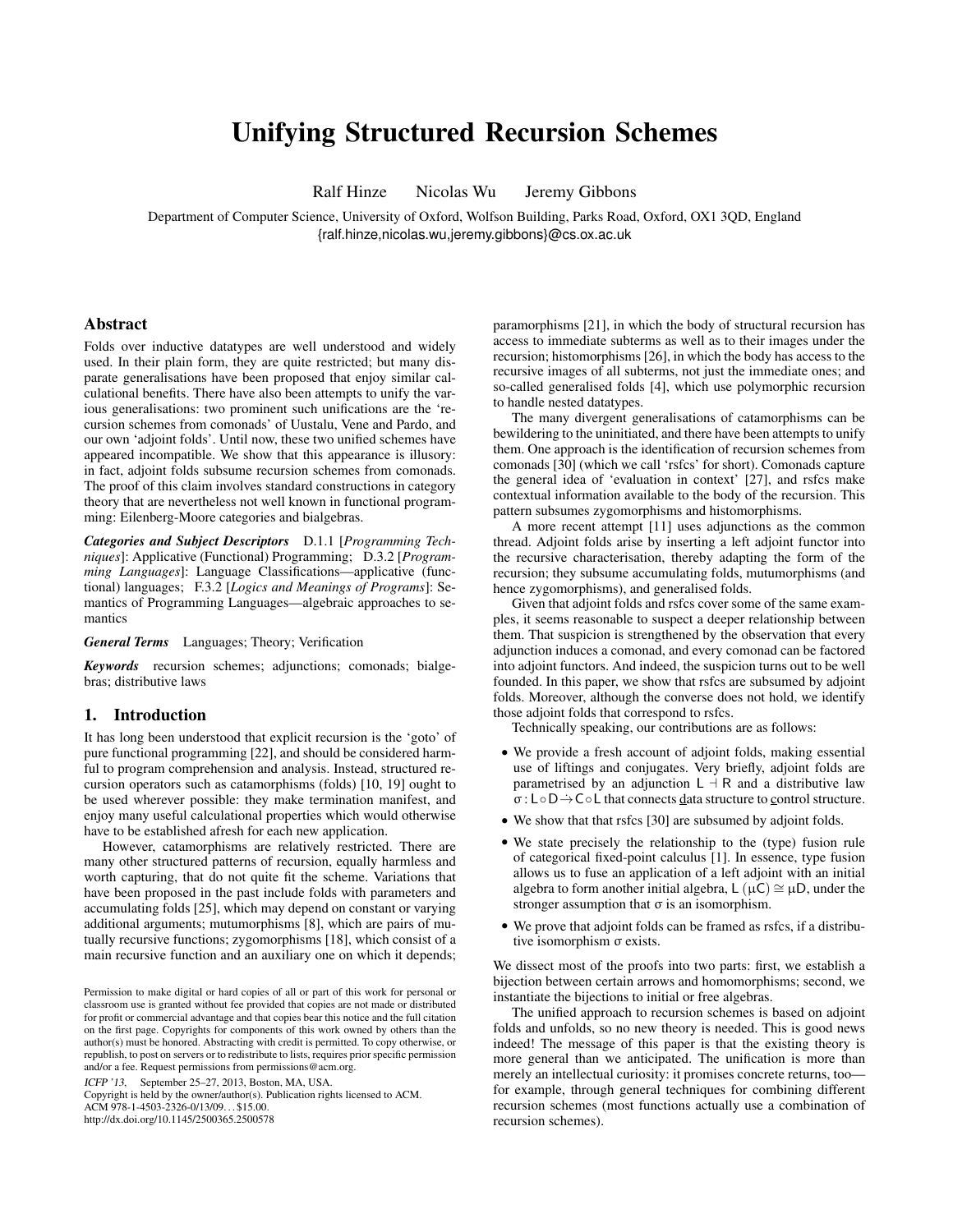Because of space limitations, we focus on algebras and inductive types; but everything dualises elegantly to a theory of adjoint unfolds [\[11\]](#page-11-11) that subsumes patterns such as apomorphisms [\[31\]](#page-11-13) and futumorphisms [\[26\]](#page-11-7); we return to this point in Section [9.](#page-10-0)

The paper is organised as follows: Section [2](#page-1-0) presents a smörgåsbord of Haskell examples, which are picked up later; Section [3](#page-2-0) summarises some of the theoretical background; Section [4](#page-3-0) walks through a basic example of our unifying theory of adjoint folds, which is set out in Section [5;](#page-4-0) Section [6](#page-7-0) shows that all rsfcs are adjoint folds, and Section [7](#page-9-0) identifies those adjoint folds that are rsfcs; and finally, Section [8](#page-10-1) discusses related work, and Section [9](#page-10-0) concludes and points out directions for future work.

## <span id="page-1-0"></span>2. A Zoo of Morphisms

In this section we exhibit a number of specimens from the zoo of morphisms, which will serve to illustrate the theory that follows. We use Haskell as a lingua franca for codifying our categorical constructions as programs. However, throughout the paper we are careful to distinguish between inductive and coinductive types, which Haskell conflates.

*Catamorphism* The most basic recursion scheme is the *catamorphism*, known more colloquially as *fold*. A catamorphism decomposes an inductively defined structure, replacing each of the constructors with a provided argument. An example of this pattern is to compute the depth of a binary tree.

**data** *Tree* = *Empty* | *Node Tree* N *Tree*  
*depth* :: *Tree* 
$$
\rightarrow
$$
 N  
*depth* (*Empty*) = 0  
*depth* (*Node l a r*) = 1 + (*depth l* 'max' *depth r*)

*Folds with parameters* Folds with constant parameters take an additional argument, on which results may depend. List concatenation is a canonical example:

$$
cat::([a],[a]) \rightarrow [a]
$$
  
\n
$$
cat([], \quad ys) = ys
$$
  
\n
$$
cat(x:xs,ys) = x:cat(xs,ys)
$$
.

Here, the second component of the pair is the parameter; *cat* is not just a fold because the pair argument is not of an an inductive type.

In folds with accumulating parameters, the additional argument may vary in recursive calls. Haskell's *foldl* is an example. More interesting examples are provided by downwards accumulations on trees [\[9\]](#page-11-14); for example, replacing every element with its depth (if the accumulator is initialised to 0):

 $depths::(Tree, \mathbb{N}) \rightarrow Tree$  $depths$   $(Empty, n) = Empty$ *depths*  $(Node \, l \, a \, r, n) = Node \, (depths \, (l, n+1)) \, n \, (depths \, (r, n+1))$ .

This is a rather simple example; in general, the accumulating parameter will vary in different ways in different branches.

*Paramorphism* The *paramorphism* models primitive recursion: the body has access not only to the results of recursive calls, but also to the substructures on which these calls are made. An example of a paramorphism is counting the words in a string:

$$
wc::[Char] \rightarrow Int
$$
  
\n
$$
wc [] = 0
$$
  
\n
$$
wc (c: cs)
$$
  
\n
$$
\neg (isSpace c) \land (null cs \lor isSpace (head cs)) = wc cs + 1
$$
  
\n
$$
otherwise = wc cs .
$$

Note that in the clause for non-empty lists, the result depends not only on a recursive call *wc cs* on the substructure, but also on the substructure *cs* itself.

*Zygomorphism* A variation is the *zygomorphism*, where the recursion is aided by an auxiliary function:

$$
perfect: Tree \rightarrow \mathbb{B}
$$
  
perfect Empty = True  
perfect (Node l a r) = perfect l \land perfect r \land (depth l == depth r) .

The function *perfect* is not a simple fold, since it relies on an auxiliary traversal of the tree structure using *depth*.

*Mutumorphism* A *mutumorphism* generalises the idea of a zygomorphism, allowing the recursive functions to rely mutually on one another. For example, consider the *odd* and *even* functions:

*odd* :: 
$$
\mathbb{N} \to \mathbb{B}
$$
  
\n*odd* 0 = *False*  
\n*odd* (n+1) = *even* n  
\n*even* (n+1) = *odd* n.

Here, the functions work as a pair in tandem as they recurse through the structure of natural numbers.

*Nested datatypes* Functions over nested datatypes such as perfect trees or random-access lists have to deal with the polymorphic recursion. For example, consider summing a perfect tree of numbers:

**data** Perfect 
$$
a = Zero \ a \mid Succ
$$
 (Perfect  $(a, a)$ )  
\n**instance** Function Perfect **where**  
\n
$$
fmap f (Zero \ a) = Zero \ (fa)
$$
\n
$$
fmap f (Succ p) = Succ \ (fmap \ (\lambda(x, y) \rightarrow (fx, fy)) \ p)
$$
\n
$$
total :: Perfect \ N \rightarrow N
$$
\n
$$
total \ (Zero \ n) = n
$$
\n
$$
total \ (Succ p) = total \ (fmap \ (\lambda(a, b) \rightarrow a + b) \ p) \ .
$$

This is not a straightforward fold, because the recursive call of *total* is not applied directly to a subterm—indeed, it cannot be so applied, because the subterm *p* of *Succ p* has type *Perfect* (**N**,**N**) rather than *Perfect* **N**.

*Histomorphism* Histomorphisms capture tabulation, as used in dynamic programming. For example, consider the unbounded knapsack problem: given an integer capacity *c*, and as many copies as needed of each of a collection of items  $(w_i, v_i)$  with *positive* integer weight  $w_i$  and value  $v_i$ , compute the maximum value that will fit in the knapsack. Thus, given capacity 15 and items  $[(12,4),(1,2),(2,2),(1,1),(4,10)]$ , the maximum value possible is 36, using three copies each of the second and fifth items.

The naive recursive solution takes exponential time (we suppose here that the maximum value of the empty list of candidate solutions is zero):

$$
knapsack::[(\mathbb{N}, \mathbb{R})] \to \mathbb{N} \to \mathbb{R}
$$
  
\n
$$
knapsack wvs c
$$
  
\n
$$
= maximum \left[ v + knapsack wvs (c-w) \mid (w, v) \leftarrow wvs, w \leq c \right].
$$

However, by tabulating the results for each capacity in 0.. *c*, one can compute the answer in pseudo-polynomial time:

$$
knapsack\,wvs\,c = table!!c\,\text{where}
$$
\n
$$
table = [ks\,i\,|\,i \leftarrow [0..c]]
$$
\n
$$
ks\,i\,=\,maximum\,[v + table\,!!\,(i-w)\,|\,(w,v) \leftarrow wvs, w \leq i]\,.
$$

Lazy evaluation works out the data dependencies automatically; but each element of the table depends only on elements with lower indices, so even without lazy evaluation it suffices to fill the table in index order.

Now, the general question is whether the recursion equations above have unique solutions? The answer is yes for all of them. However, up to now the proofs involved two seemingly incompatible techniques: most of the examples can be identified as adjoint folds; some of them (in particular *knapsack*) are subsumed by recursion schemes from comonads. Before we show how to unify the two approaches, we first need to introduce a bit of theory.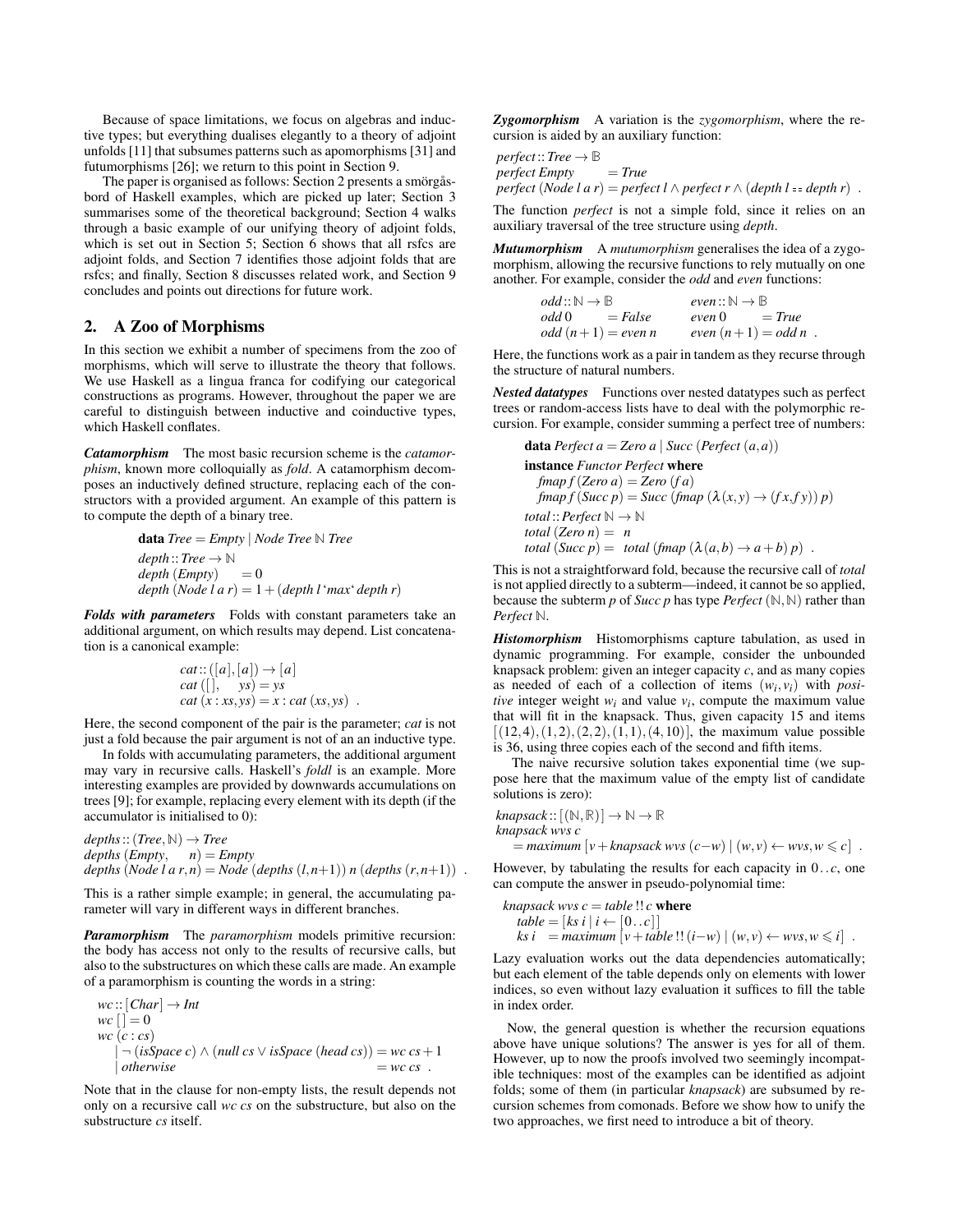# <span id="page-2-0"></span>3. Background

This paper assumes a basic knowledge of category theory, in that the reader should be familiar with the notions of functors, natural transformations, and product and functor categories. In this section we fix the notation and establish categorical concepts that will be used in the remainder of the paper. For the most part this material is standard and can safely be glossed over on an initial reading. An exception is perhaps the material on functor squares and conjugates, which will need particular attention.

## 3.1 Functor Squares

A *functor square* consists of four functors and a natural transformation between them (to read off the type of  $\lambda$ , it might help to tilt your head 45° to the left when looking at this diagram):

$$
\begin{array}{c}\n\mathscr{C} \xleftarrow{H} \mathscr{C}' \\
F \downarrow^{\infty} \lambda \downarrow^{\infty} \\
\mathscr{D} \xleftarrow{K} \mathscr{D}'\n\end{array}\n\lambda : F \circ H \to K \circ F' .
$$

For brevity, we call  $\lambda$  a *distributive law*, even though the name is traditionally used for the special case in which opposite functors are comonads or monads. Functor squares can be horizontally (and also vertically, not shown below) composed:

$$
\begin{array}{ccc} \mathscr{C} & \xleftarrow{\mathsf{H}} & \mathscr{C}' & \xleftarrow{\mathsf{H}'} & \mathscr{C}'' \\ \mathsf{F} & \lambda & \mathsf{F}' & \lambda' & \mathsf{F}'' \\ \mathscr{D} & \xleftarrow{\mathsf{K}} & \mathscr{D}' & \xleftarrow{\mathsf{K}''} & \mathscr{D}'' \end{array} \hspace{1.5cm} \begin{array}{ccc} \mathscr{C} & \xleftarrow{\mathsf{H}\circ\mathsf{H}'} & \mathscr{C}'' \\ \mathsf{F} & \lambda - \lambda' & \mathsf{F}'' \\ \mathscr{D} & \xleftarrow{\mathsf{K}} & \mathscr{D}' \end{array}
$$

,

where the horizontal composition  $\lambda - \lambda'$  of the distributive laws  $\lambda$ and  $\lambda'$  is given by a combination of horizontal ( $\circ$ ) and vertical ( $\cdot$ ) composition of natural transformations (◦ binds tighter than ·):

$$
\lambda-\lambda' \,=\, K\!\circ\!\lambda' \,\cdot\, \lambda\!\circ\! H'
$$

.

This composition is associative, with  $id_F : F \circ Id \rightarrow Id \circ F$  as its neutral element.

## 3.2 Algebras and Coalgebras

Algebras and coalgebras form the basis for the categorical description of structured recursion schemes.

Given an endofunctor  $F : \mathscr{C} \to \mathscr{C}$ , an F-algebra is a pair  $(a, A)$ , where  $a : F A \rightarrow A$  is an arrow and  $A : \mathscr{C}$  is an object, which are known as the *action* and *carrier* of the algebra. (We deviate a little from the standard notation  $(A, a)$ , in order to have a syntax that distinguishes algebras from coalgebras.) Since the action determines its carrier, it is often used by itself to refer to the F-algebra. An F-homomorphism between algebras  $(a, A)$  and  $(b, B)$  is an arrow  $h: A \rightarrow B: \mathcal{C}$  such that  $h \cdot a = b \cdot F h$ .

$$
\begin{array}{ccc}\nF A & \xrightarrow{F h} & F B \\
a & & b \\
A & & B\n\end{array}
$$

F *h*

Clearly, F-homomorphisms compose and have an identity, so it follows that F-algebras and F-homomorphisms form a category, which we call  $F\text{-}\mathbf{Alg}(\mathscr{C})$ . The initial object of this category, if it exists, is given by  $(in, \mu)$  and called the *initial* F-algebra. The initiality implies that to each  $F$ -algebra,  $(a, A)$ , there exists a unique F-homomorphism,  $(a)$ :  $(in, \mu) \rightarrow (a, A)$ , called a *fold*. The algebra *in* is, in fact, an isomorphism, so  $\mu$ F is a fixed-point of F (the least fixed-point), a fact known as Lambek's lemma.

Example 3.1. The semantics of the inductive datatype *Tree* is given by the initial algebra µTree, where the so-called *base functor*

**data** Tree *tree* = Empty | Node *tree* 
$$
\mathbb{N}
$$
 *tree*

abstracts away from the recursive occurrences of *Tree*. The Haskell rendering of the isomorphism *in*, the action of the initial algebra,

$$
in::Tree Tree \rightarrow Tree
$$
  
in (Empty) = Empty  
in (Node *l* a *r*) = Node *l* a *r*

amounts to a simple renaming of constructors.

Dually, given an endofunctor  $G: \mathscr{C} \to \mathscr{C}$ , a G-coalgebra is a pair  $(C, c)$ , where  $C : \mathscr{C}$  is the carrier and  $c : C \rightarrow G$  *C* is the action of the coalgebra. A G-homomorphism between coalgebras  $(C, c)$  and  $(D,d)$  is an arrow  $h: C \to D: C$  that satisfies  $\overline{G} h \cdot c = d \cdot h$ . Just as before, a category  $G\text{-}\mathbf{Coalg}(\mathscr{C})$  can be formed from  $G\text{-}\mathrm{coalgebras}$ and G-homomorphisms. The final object of this category, if it exists, is given by (νG,*out*) and called the *final* G*-coalgebra*.

The category F-Alg( $\mathscr{C}$ ) has more structure than  $\mathscr{C}$ . The forgetful or underlying functor  $U^F$ : F-Alg( $\mathscr{C}$ )  $\rightarrow \mathscr{C}$  forgets about the additional structure:  $U^F(a,A) = A$  and  $U^F h = h$ . An analogous functor can be defined for coalgebras:  $\bigcup_{G}$ : **G-Coalg**( $\mathscr{C}$ )  $\rightarrow \mathscr{C}$ .

*Liftings and coliftings* A functor  $\overline{H}$  : F-Alg( $\mathscr{C}$ )  $\rightarrow$  G-Alg( $\mathscr{D}$ ) is called a *lifting* of  $H : \mathscr{C} \to \mathscr{D}$  iff  $H \circ U^F = U^G \circ \overline{H}$ . Given a distributive law  $\lambda$  : H  $\circ$  F  $\leftarrow$  G $\circ$  H, we can define a lifting as follows:

$$
\mathsf{H}^{\lambda}(a, A) = (\mathsf{H} a \cdot \lambda A, \mathsf{H} A), \qquad (3.1a)
$$

<span id="page-2-3"></span><span id="page-2-2"></span>
$$
\mathsf{H}^{\lambda} h = \mathsf{H} h . \tag{3.1b}
$$

For liftings, the action on the carrier and on homomorphisms is fixed; the action on the algebra is determined by the distributive law. Liftings of the identity functor, that is,  $H = Id$  and  $\lambda = \alpha$ :  $F \leftarrow G$ , are often written as  $\alpha$ -Alg( $\mathscr{C}$ ) : F-Alg( $\mathscr{C}$ )  $\rightarrow$  G-Alg( $\mathscr{C}$ ). Liftings compose in an attractive way:  $H^{\lambda} \circ H^{\prime \bar{\lambda}'} = (H \circ H')^{\lambda - \lambda'}$ .

Since we use the action of an algebra to refer to the algebra itself, we often abbreviate H  $a \cdot \lambda A$  by H<sup> $\lambda$ </sup> a.

Dually,  $\underline{H}$ : F-Coalg( $\mathscr{C}$ )  $\rightarrow$  G-Coalg( $\mathscr{D}$ ) is a colifting of H:  $\mathscr{C} \to \mathscr{D}$  iff  $U_G \circ \underline{H} = H \circ U_F$ . Given  $\lambda : H \circ F \to G \circ H$  we can define a colifting as follows:

$$
\mathsf{H}_{\lambda}(C,c) = (\mathsf{H} C, \lambda C \cdot \mathsf{H} c) , \qquad (3.2a)
$$

$$
\mathsf{H}_{\lambda} \; h = \mathsf{H} \; h \; . \tag{3.2b}
$$

,

#### 3.3 Adjunctions

Adjunctions were introduced by Kan [\[14\]](#page-11-15) and are so pervasive in the study of category theory that Mac Lane [\[17,](#page-11-16) p.vii] noted "Adjoint functors arise everywhere." Our work supports this view: adjunctions provide a unified framework for program transformation.

Given categories  $\mathscr{C}, \mathscr{D}$ , we say that functors  $L : \mathscr{C} \leftarrow \mathscr{D}$  and  $R: \mathscr{C} \to \mathscr{D}$  form an adjunction, written  $L \dashv R: \mathscr{C} \to \mathscr{D}$  or

$$
\mathscr{C} \xrightarrow[\phantom{a]{\text{max}}}^{\mathsf{L}} \mathscr{D}
$$

iff there is a bijection between the sets of arrows

$$
\lfloor - \rfloor : \mathscr{C}(\mathsf{L}\,A,B) \cong \mathscr{D}(A,\mathsf{R}\,B) : \lceil - \rceil \enspace ,
$$

that is natural both in *A* and *B*. We say that L is a *left adjoint* for R, and R a *right adjoint* for L; the isomorphism  $|-|$  is called the *left adjunct*, and its inverse  $\lceil - \rceil$  the *right adjunct*. The arrows  $\lfloor f \rfloor$  and  $[g]$  are also called the *transposes* of *f* and *g*.

That the adjuncts  $|-|$  and  $[-]$  are mutually inverse can be captured using an equivalence:

<span id="page-2-1"></span>
$$
f = [g] \iff |f| = g \tag{3.3}
$$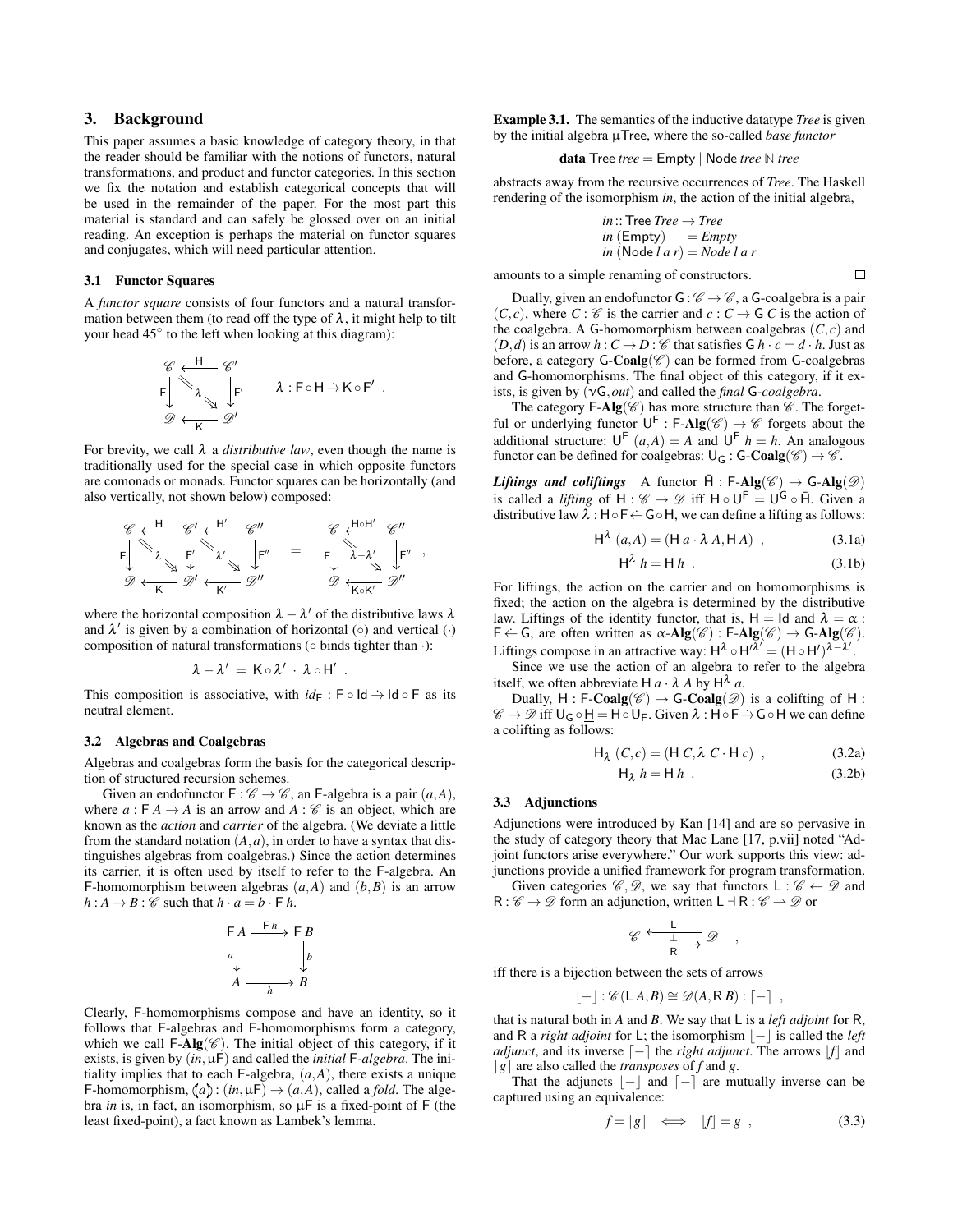for all  $f: L A \rightarrow B : \mathscr{C}$  and  $g: A \rightarrow R B : \mathscr{D}$ . The naturality properties of the adjuncts can be expressed as fusion laws.

$$
\mathsf{R} k \cdot [f] \cdot h = [k \cdot f \cdot \mathsf{L} h] \tag{3.4a}
$$

$$
k \cdot [g] \cdot \mathsf{L} \, h = [R \, k \cdot g \cdot h] \tag{3.4b}
$$

These equations imply that the adjuncts are uniquely defined by their actions on the identity:  $R k \cdot |id| = |k|$  and  $id \cdot L h = [h]$ . An alternative definition of adjunctions is based on the two natural transformations  $\epsilon = \lceil id \rceil$  and  $\eta = |id|$ , which are called the *counit*  $\epsilon : L \circ R \rightarrow Id$  and the *unit*  $\eta : Id \rightarrow R \circ L$  of the adjunction. The equivalence [\(3.3\)](#page-2-1) can also be framed in terms of the units:

$$
f = \varepsilon B \cdot \mathsf{L} g \iff \mathsf{R} f \cdot \eta A = g \tag{3.5}
$$

Adjunctions satisfy a wealth of properties. An important property is that adjoint functors are uniquely defined up to isomorphism: if  $L_1$   $\neg R_1$  and  $L_2$   $\neg R_2$ , then

<span id="page-3-6"></span>
$$
L_2 \cong L_1 \iff R_1 \cong R_2 . \tag{3.6}
$$

This equivalence can be used as a reasoning principle: often one isomorphism is trivial and can be used to establish the other.

Left adjoints preserve initial objects, L  $0 \approx 0$ . Dually, right adjoints preserve final objects, R  $1 \approx 1$ . In general, left adjoints preserve colimits (LAPC) and right adjoints preserve limits (RAPL).

<span id="page-3-2"></span>Example 3.2. Coproducts and products arise as left and right adjoints  $(+)$   $\exists \Delta \exists (\times)$  of the diagonal functor  $\Delta : \mathscr{C} \rightarrow \mathscr{C} \times \mathscr{C}$ defined by  $\Delta A = (A, A)$  and  $\Delta f = (f, f)$ .

$$
\mathscr{C}\xrightarrow[\Delta]{\begin{array}{c}\begin{array}{c}\begin{array}{c}\begin{array}{c}\begin{array}{c}\begin{array}{c}\end{array}\end{array}\\\begin{array}{c}\end{array}\\\begin{array}{c}\end{array}\end{array}\\\begin{array}{c}\begin{array}{c}\end{array}\end{array}\end{array}\end{array}\end{array}\mathscr{C}\times\mathscr{C}\end{array}}\end{array}\qquad \mathscr{C}\times\mathscr{C}\xrightarrow[\begin{array}{c}\begin{array}{c}\begin{array}{c}\begin{array}{c}\begin{array}{c}\end{array}\end{array}\\\begin{array}{c}\begin{array}{c}\begin{array}{c}\end{array}\end{array}\end{array}\end{array}\end{array}\end{array}
$$

The bijections express that pairs of arrows with the same source (respectively, target) are in one-to-one correspondence with arrows to a product (respectively, from a coproduct). In the case of products, the left adjunct  $\lfloor (f_1, f_2) \rfloor = f_1 \triangle f_2$  is known as the 'split' combinator, and the counit  $\epsilon = (outl, outr)$  arises from the projections.  $\square$ 

Example 3.3. Perhaps the best-known example of an adjunction is currying: a function of two arguments can be treated as a function of the first argument whose values are functions of the second.

$$
\mathscr{C} \xrightarrow[\ (-)^P]{-\times P} \mathscr{C}
$$

The right adjoint of pairing with *P* is the exponential from *P*.  $\Box$ 

Example 3.4. For a signature expressed as a functor F, the terms involving variables of type *A* constitute the free algebra Free<sup>F</sup> *A* on *A*. The functor  $Free^{\vec{F}} : \mathscr{C} \to F\text{-}\mathbf{Alg}(\mathscr{C})$  arises as the left adjoint of the forgetful functor U F . Dually, cofree G-coalgebras arise as the right adjoint of  $U_G$ .

$$
\text{F-Alg}(\mathscr{C}) \xrightarrow[\text{U}_F]{\text{Free}^F} \mathscr{C} \hspace{0.5cm} \mathscr{C} \xrightarrow[\text{Cofree}_G]{\text{U}_G} \text{G-Coalg}(\mathscr{C})
$$

The first bijection expresses that the compositional evaluation of a term is uniquely determined by the action on variables. Initial algebras and final coalgebras arise as special cases (LAPC and RAPL):  $(in, \mu) \cong Free^{\mathsf{F}} 0$  (closed terms as open terms where the variables are drawn from 0) and  $(\nu G, out) \cong \text{Cofree}_G$  1.  $\Box$ 

Adjunctions can be lifted to functor categories:  $L \dashv R$  implies both  $L \circ - \neg R \circ -$  and  $-\circ R \neg - \circ L$ . The latter adjunctions capture the following bijections between natural transformations:

$$
\mathscr{C}^{\mathscr{X}}(\mathsf{L}\circ\mathsf{F},\mathsf{G})\cong\mathscr{D}^{\mathscr{X}}(\mathsf{F},\mathsf{R}\circ\mathsf{G})\quad,\tag{3.7a}
$$

$$
\mathscr{X}^{\mathscr{C}}(\mathsf{F} \circ \mathsf{R}, \mathsf{G}) \cong \mathscr{X}^{\mathscr{D}}(\mathsf{F}, \mathsf{G} \circ \mathsf{L}) \tag{3.7b}
$$

<span id="page-3-3"></span>*Conjugates* Next we introduce a concept that will be at the heart of our framework. Just as natural transformations relate functors, conjugates relate adjoint pairs of functors. Given the adjunctions  $\mathsf{L} \dashv \mathsf{R}: \mathscr{C} \to \mathscr{D}$  and  $\mathsf{L}' \dashv \mathsf{R}': \mathscr{C}' \to \mathscr{D}'$ , and functors  $\mathsf{H}: \mathscr{C} \to \mathscr{C}'$ and  $K : \mathscr{D} \to \mathscr{D}'$ , the distributive laws  $\sigma : L' \circ K \to H \circ L$  and  $\tau : K \circ R \to R' \circ H$  are *conjugates*, written  $\sigma \to \tau$ , if one of the following conditions holds

<span id="page-3-4"></span>
$$
[Hf \cdot \sigma A]' = \tau B \cdot K [f], \qquad (3.8a)
$$

$$
\mathsf{H}\left[g\right] \cdot \sigma A = \left[\tau B \cdot \mathsf{K}\,g\right]'
$$
\n(3.8b)

for all  $f: \mathsf{L} A \to B : \mathscr{C}$  and  $g: A \to \mathsf{R} B : \mathscr{D}$ . The equivalence of the two conditions is a consequence of [\(3.7\)](#page-3-1). In fact, each natural transformation uniquely determines the other:

<span id="page-3-5"></span>
$$
\sigma A = \left[ \tau \left( \mathsf{L} \, A \right) \cdot \mathsf{K} \left( \eta \, A \right) \right]'
$$
\n(3.9a)

$$
\tau B = [H (\epsilon B) \cdot \sigma (R B)]'
$$
 (3.9b)

We obtain two distributive laws for the price of one; this fact will be used a lot. The following diagrams record the types.

$$
\begin{array}{c}\n\mathscr{D}' \leftarrow K \quad \mathscr{D} \\
L' \\
\downarrow \quad \searrow^{\sigma} \\
\hline\n\mathscr{C}' \leftarrow H \quad \mathscr{C}\n\end{array}\n\quad\n\begin{array}{c}\n\mathscr{C} \quad H \rightarrow \mathscr{C}' \\
I \quad H \quad \nearrow \quad \searrow^{\sigma} \\
\hline\n\mathscr{C}' \quad \searrow^{\sigma} \\
\hline\n\mathscr{C}' \quad \searrow^{\sigma} \\
\hline\n\mathscr{C}' \quad \searrow^{\sigma} \\
\hline\n\mathscr{C}' \quad \searrow^{\sigma} \\
\hline\n\mathscr{C}' \quad \searrow^{\sigma} \\
\hline\n\mathscr{C}' \quad \searrow^{\sigma} \\
\hline\n\mathscr{C}' \quad \searrow^{\sigma} \\
\hline\n\mathscr{C}' \quad \searrow^{\sigma} \\
\hline\n\mathscr{C}' \quad \searrow^{\sigma} \\
\hline\n\mathscr{C}' \quad \searrow^{\sigma} \\
\hline\n\mathscr{C}' \quad \searrow^{\sigma} \\
\hline\n\mathscr{C} \quad \searrow^{\sigma} \\
\hline\n\mathscr{C} \quad \searrow^{\sigma} \\
\hline\n\mathscr{C} \quad \searrow^{\sigma} \\
\hline\n\mathscr{C} \quad \searrow^{\sigma} \\
\hline\n\mathscr{C} \quad \searrow^{\sigma} \\
\hline\n\mathscr{C} \quad \searrow^{\sigma} \\
\hline\n\mathscr{C} \quad \searrow^{\sigma} \\
\hline\n\mathscr{C} \quad \searrow^{\sigma} \\
\hline\n\mathscr{C} \quad \searrow^{\sigma} \\
\hline\n\mathscr{C} \quad \searrow^{\sigma} \\
\hline\n\mathscr{C} \quad \searrow^{\sigma} \\
\hline\n\mathscr{C} \quad \searrow^{\sigma} \\
\hline\n\mathscr{C} \quad \searrow^{\sigma} \\
\hline\n\mathscr{C} \quad \searrow^{\sigma} \\
\hline\n\mathscr{C} \quad \searrow^{\sigma} \\
\hline\n\mathscr{C} \quad \searrow^{\sigma} \\
\hline\n\mathscr{C} \quad \searrow^{\sigma} \\
\hline\n\mathscr{C} \quad \searrow^{\sigma} \\
\hline\n\mathscr{C} \quad \searrow^{\sigma} \\
\hline\n\mathscr{C} \quad \searrow^{\sigma} \\
\hline\n\mathscr{C} \quad \searrow^{\sigma} \\
$$

(As an aside, the data—the functors H and K and the laws σ and τ—are also called an *adjoint square*, a pair of functor squares, from  $L \dashv R$  to  $L' \dashv R'$ . Above, we have taken the first steps towards defining the *double* category of adjoint squares [\[24\]](#page-11-17).)

**Example 3.5.** A lifting  $\bar{H}$  provides an important example of a conjugate between categories of algebras where the second transformation  $\tau$  :  $H \circ U^F = U^G \circ \bar{H}$  is manifestly the identity.  $\Box$ 

#### <span id="page-3-0"></span>4. Warm-up: An Easy Instance of Adjoint Folds

Before we introduce the unified framework, it is instructive to walk through a specific instance. In Section [2](#page-1-0) we have discussed that functions defined by mutual recursion, *mutumorphisms*, are not simple folds. They are, however, in one-to-one correspondence with folds. Mutumorphisms are captured by the following scheme:

$$
x_1 \cdot in = b_1 \cdot D (x_1 \triangle x_2) \text{ and } x_2 \cdot in = b_2 \cdot D (x_1 \triangle x_2) .
$$

The split combinator makes the results of both recursive calls available to the 'algebras'  $b_i : D(B_1 \times B_2) \rightarrow B_i$ . Think of  $x_i : \mu D \rightarrow$  $B_i$  as unknowns; we aim to show that they are uniquely determined by the two equations. We proceed in two steps:

*First*, we abstract away from the initial algebra  $(in, \mu D)$ , generalising to an arbitrary D-algebra  $(a, A)$ , and turn the two equations into a form we can work with. Product categories provide a natural setting, simply because we have two equations. (Recall that split  $\triangle$ is the left adjunct of  $\Delta$  + ( $\times$ ), see Example [3.2.](#page-3-2))

*x*<sup>1</sup> · *a* = *b*<sup>1</sup> · D (*x*<sup>1</sup> M*x*2) and *x*<sup>2</sup> · *a* = *b*<sup>2</sup> · D (*x*<sup>1</sup> M*x*2)

$$
x_1 \cdot a = b_1 \cdot D(x_1 \triangle x_2) \text{ and } x_2 \cdot a = b_2 \cdot D(x_1 \triangle x_2)
$$
  
\n
$$
\iff \{ \text{product category } \mathscr{C} \times \mathscr{C} \}
$$
  
\n
$$
(x_1, x_2) \cdot (a, a) = (b_1, b_2) \cdot (D(x_1 \triangle x_2), D(x_1 \triangle x_2))
$$
  
\n
$$
\iff \{ \text{definition of } \Delta \text{ and definition of } [-] \}
$$
  
\n
$$
(x_1, x_2) \cdot \Delta a = (b_1, b_2) \cdot \Delta (D(x_1, x_2))
$$
  
\n
$$
\iff \{ \text{set } x := (x_1, x_2) \text{ and } b := (b_1, b_2) \}
$$
  
\n
$$
x \cdot \Delta a = b \cdot \Delta (D[x])
$$

<span id="page-3-7"></span><span id="page-3-1"></span>We obtain a single equation, where the algebra *a* is wrapped in a left adjoint. From here, a short calculation demonstrates that the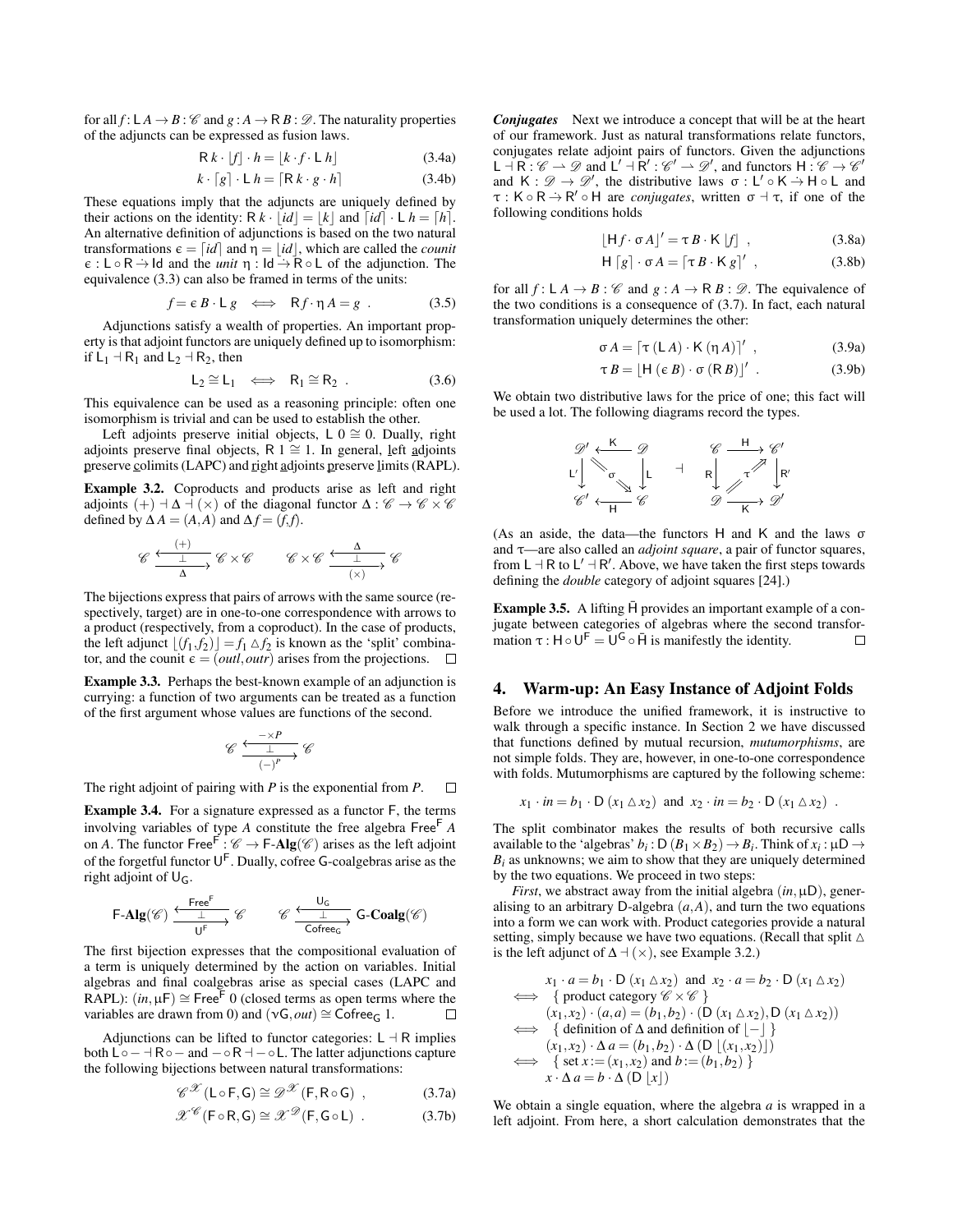transpose of *x* is a homomorphism:

$$
x \cdot \Delta a = b \cdot \Delta (D [x]) : \Delta (DA) \rightarrow B
$$
  
\n
$$
\iff \{ [- ] \text{ and } [- ] \text{ are isomorphisms (3.3)} \}
$$
  
\n
$$
[x \cdot \Delta a] = [b \cdot \Delta (D [x])]
$$
  
\n
$$
\iff \{ [- ] \text{ is natural (3.4a)} \}
$$
  
\n
$$
|x| \cdot a = |b| \cdot D |x| : DA \rightarrow (x) B .
$$

Thus,  $|x|$  is a D-homomorphism, and so *x* is the transpose of a Dhomomorphism. Furthermore, *b* is the transpose of a D-algebra this is an important observation. Let us record the correspondence (note that *B* is an object of  $\mathcal{C} \times \mathcal{C}$ , that is, a pair of objects in  $\mathcal{C}$ , and recall that  $|x| = x_1 \triangle x_2$ .

$$
\Delta (DA) \xrightarrow{\Delta (D |x|)} \Delta (D ((\times) B))
$$
\n
$$
\Delta a \downarrow \qquad \downarrow b
$$
\n
$$
\Delta A \xrightarrow{\qquad \qquad x \qquad B}
$$
\n
$$
\Delta B \xrightarrow{\qquad \qquad b \qquad \qquad } A \xrightarrow{\qquad \qquad a \downarrow} ( \times B)
$$

*Second*, we instantiate  $(a, A)$  to the initial algebra  $(in, \mu D)$ . The solution of the original pair of equations is then given by

$$
x_1 \triangle x_2 = (b_1 \triangle b_2),
$$

which is Fokkinga's mutu-CHARN law [\[7\]](#page-11-18).

Several special cases are worth singling out. If  $x_2$  does not depend on  $x_1$ , we obtain *zygomorphisms* (ie  $b_2 := b \cdot D$  *outr* and consequently  $x_2 := (b)$ . Further, when  $h_2$  is the identity, the zygomorphism specialises to a paramorphism (ie  $b_2 := in \cdot D$  *outr* and consequently  $x_2 := (in) = id$ . Pushing this to the extreme, if we have two independent homomorphisms (ie  $b_1 := b_1 \cdot D$  *outl* and  $b_2 := b_2 \cdot D$  *outr* and consequently  $x_1 = (b_1)$  and  $x_2 = (b_2)$ , we derive the *banana-split law* [\[3\]](#page-11-19), an important program optimisation that replaces a double tree traversal by a single one.

<span id="page-4-4"></span>
$$
\langle b_1 \rangle \triangle \langle b_2 \rangle = \langle b_1 \cdot D \text{ outl} \triangle b_2 \cdot D \text{ outr} \rangle \tag{4.1}
$$

The law can also be justified in a different way:  $(b_1) \triangle (b_2)$  is the unique homomorphism *to a product algebra*:

$$
(b_1, B_1) \times (b_2, B_2) = (b_1 \cdot D \text{ out } \triangle b_2 \cdot D \text{ out } r, B_1 \times B_2).
$$

We shall see later that this is not just a lucky coincidence.

## <span id="page-4-0"></span>5. A Unified Framework for Recursion Schemes

This section introduces the promised unifying theory for recursion schemes. As noted in the introduction, the unifying concept, called *generalised iteration* in [\[20\]](#page-11-20) and *adjoint fold* in [\[11\]](#page-11-11), is not new. (So no new theory is needed, which is good.) What is novel is the presentation, which makes essential use of conjugate pairs of distributive laws and liftings, rendering the proofs concise and elegant. However, since the concepts from category theory are perhaps somewhat remote from the daily practice of the programmer in the cubicle, we first take a short detour, which hopefully helps to connect the abstract concepts to concrete programs.

#### 5.1 Detour: Mendler-style Folds

Mendler-style folds [\[23,](#page-11-21) [28\]](#page-11-22) arise from taking a logical (specifically, second-order simply-typed lambda calculus) rather than an algebraic approach to inductive datatypes. As such, they provide a smooth transition path from explicit recursion to the use of recursion schemes. To illustrate, the semantics of *depth* is roughly the fixed-point of the so-called *base function* depth

$$
\begin{array}{ll}\n\text{depth } \operatorname{depth}( \operatorname{Empty}) & = 0 \\
\text{depth } \operatorname{depth}( \operatorname{Node} \operatorname{I} \operatorname{r}) = 1 + (\operatorname{depth} \operatorname{I} \operatorname{'} \operatorname{max} \operatorname{depth} \operatorname{r}) \, \, ,\n\end{array}
$$

which abstracts away from the recursive calls. There is an additional twist: we have replaced the *Tree* constructors by the corresponding Tree constructors, which results in a rank-1 type:

$$
depth::\forall tree
$$
. (*tree*  $\rightarrow$   $\mathbb{N}) \rightarrow$  (**Tree** *tree*  $\rightarrow$   $\mathbb{N})$ .

The polymorphic type guarantees that the original recursion equation,  $depth \cdot in = depth \text{ depth}$  has a *unique* solution. (Because of the occurrence of *in*, we said 'roughly the fixed-point'.)

Translated into category theory, *Mendler-style folds* are solutions in an unknown  $x : \mu D \to B$  to recursion equations of the form

$$
x \cdot in = \Psi(\mu \mathsf{D}) x ,
$$

where the base function  $\Psi$  is a natural transformation of type  $\mathscr{C}(-,B) \rightarrow \mathscr{C}(D-,B)$ . Very briefly, the Yoneda lemma [\[17\]](#page-11-16) shows that the space of base functions such as  $\Psi$  is isomorphic to the space of D-algebras. Thus, Mendler-style folds are in one-to-one correspondence with standard folds of the form

$$
x \cdot in = b \cdot D x \; .
$$

Conversely, a standard fold is a Mendler-style fold, as the righthand side as a function in *x* satisfies the naturality requirement.

#### 5.2 Detour: Mendler-style Adjoint Folds

We have noted in Section [2](#page-1-0) that many functions do not quite fit the pattern of simple folds: *depths*, for instance, uses an accumulating parameter. However, to provide a precise semantics we can take a similar approach as in the previous section. We define a base function that additionally replaces the *Tree* constructors on the lefthand side (and only those) by the corresponding Tree constructors.

 $depths::\forall tree$ .  $((tree, \mathbb{N}) \rightarrow Tree) \rightarrow ((Tree, \mathbb{N}) \rightarrow Tree)$ depths *depths* (Empty,  $n$ ) = *Empty* depths *depths* (Node *l a r*,*n*)  $=$  *Node* (*depths*  $(l, n+1)$ ) *n* (*depths*  $(r, n+1)$ )

The type of the base function is similar to what we had before, except that *tree* and Tree *tree* are wrapped in a left adjoint:  $(-, \mathbb{N})$ or, categorically speaking,  $-\times \mathbb{N}$ . Nonetheless, one can show that depths  $·$   $(in \times \mathbb{N})$  = depths *depths* has a *unique* solution.

This motivates the following generalisation of Mendler-style folds. Given an adjunction  $L \overrightarrow{R}$ , an *Mendler-style adjoint fold*  $x: L(\mu D) \rightarrow B$  is the unique solution to the recursion equation

<span id="page-4-1"></span>
$$
x \cdot \mathsf{L} \text{ in } = \Psi \text{ (}\mu\mathsf{D}\text{)}\, x \tag{5.1}
$$

where the base function  $\Psi$  is now a natural transformation of type  $\mathscr{C}(L-,B) \rightarrow \mathscr{C}(L (D-),B).$ 

The main difficulty in translating the examples of Section [2](#page-1-0) into adjoint folds is to identify the left adjoint. For some examples this is obvious, eg for *depths* we use the curry adjunction  $-\times \mathbb{N}$  + (−)<sup> $\mathbb{N}$ </sup>; for others it is less obvious, eg for *total* the left adjoint is type application (applying a functor to a constant object), which has a right adjoint under some mild conditions [\[11\]](#page-11-11).

#### <span id="page-4-3"></span>5.3 Adjoint Folds

Standard folds are restricted to the case that the control structure of a function ever follows the structure of its input data. Mendlerstyle adjoint folds loosen this tight coupling. The control structure is given implicitly through the adjunction, but it can also be made explicit by introducing a 'control functor'.

Definition 5.1 (Adjoint recursion equation). Given an adjunction  $L \dashv R : \mathscr{C} \to \mathscr{D}$ , functors  $C : \mathscr{C} \to \mathscr{C}$  and  $D : \mathscr{D} \to \mathscr{D}$ , and a distributive law  $\sigma : L \circ D \rightarrow C \circ L$ , an adjoint recursion equation in the unknown  $x : L(\mu \mathsf{D}) \to B$  has the form

<span id="page-4-2"></span>
$$
x \cdot \mathsf{L} \text{ in} = b \cdot \mathsf{C} \, x \cdot \sigma \, (\mu \mathsf{D}) \tag{5.2}
$$

where  $b: C B \rightarrow B$ .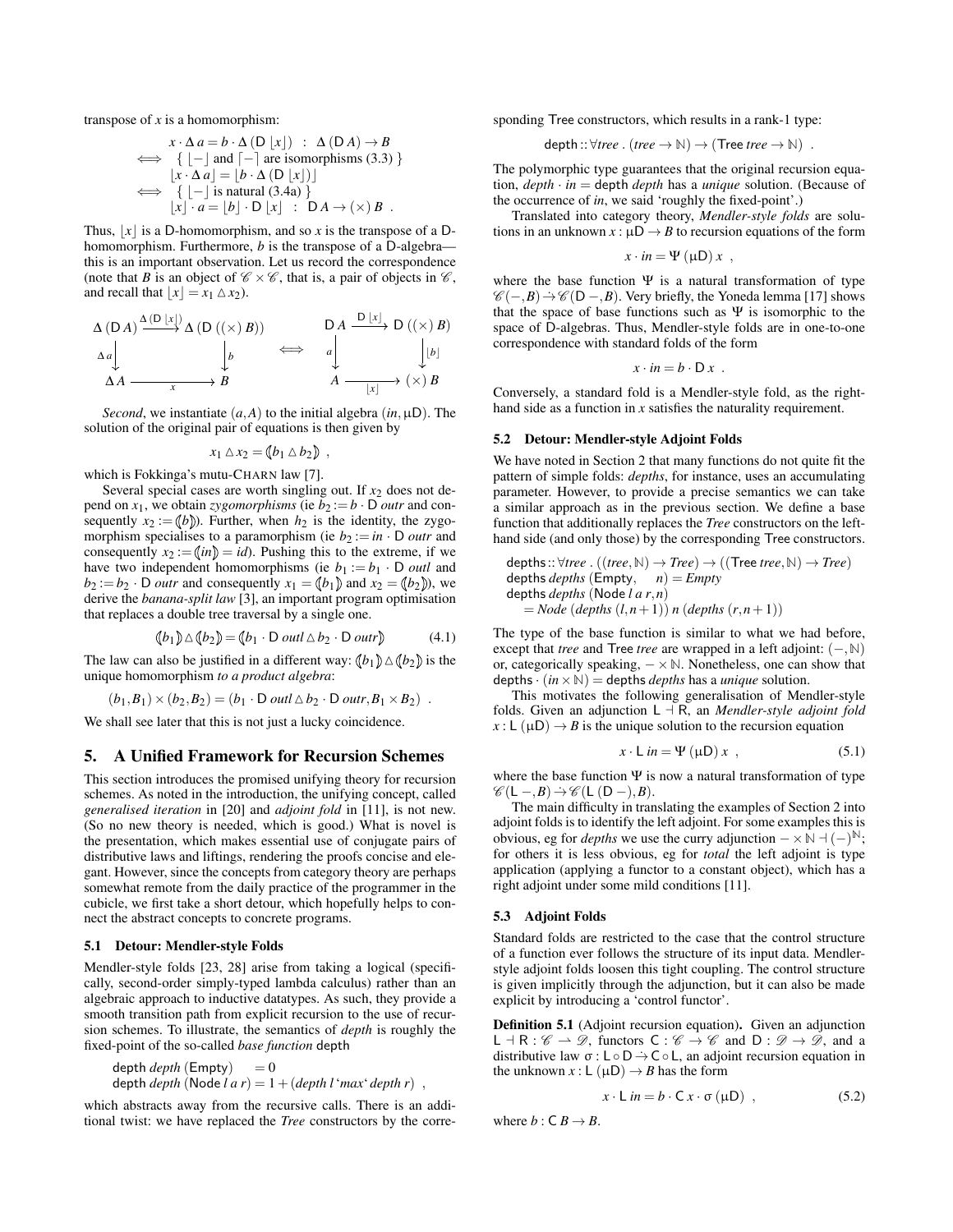The functor C is called control functor because it governs the recursive call structure. The diagram below displays the functors involved ( $D$  as in data functor,  $C$  as in control functor).

<span id="page-5-1"></span>
$$
C \bigodot \mathscr{C} \xrightarrow{\mathsf{L}} \mathscr{D} \bigodot \mathsf{D} \tag{5.3}
$$

The distributive law  $\sigma : L \circ D \rightarrow C \circ L$  serves as an impedance matcher relating data and control functors.

Adjoint folds arise as unique solutions of adjoint recursion equations—we postpone the proof of uniqueness until Section [5.4.](#page-5-0) As in the vanilla case, Mendler-style adjoint folds [\(5.1\)](#page-4-1) and adjoint folds [\(5.2\)](#page-4-2) are interchangeable. Every adjoint fold is a Mendlerstyle one, as the right-hand side of  $(5.2)$  as a function in *x* satisfies the naturality requirement. The other direction is more interesting:

Given a base function  $\Psi : \mathcal{C}(L-,B) \rightarrow \mathcal{C}(L(D-),B)$ , we have to construct a control functor C, a distributive law  $\sigma : L \circ D \rightarrow C \circ L$ and a C-algebra  $b: C B \rightarrow B$ . The first two pieces of data are induced by the adjunction: a canonical choice for the control structure is  $C = L \circ D \circ R$ —we simply go round in a loop [\(5.3\)](#page-5-1). Using this definition, the type of  $\sigma$  expands to  $L \circ D \rightarrow L \circ D \circ R \circ L$ , which suggests defining  $σ = L ∘ D ∘ η$ . Finally, the C-algebra is derived from the base function:  $b = \Psi (R B) (\epsilon B)$ : L  $(D (R B)) \rightarrow B$ . For the proof of  $\Psi X x = b \cdot C x \cdot \sigma X$  we refer to the original paper [\[11\]](#page-11-11).

Recursive Haskell programs are easily framed as Mendler-style adjoint folds [\(5.1\)](#page-4-1). Adjoint folds [\(5.2\)](#page-4-2) are, however, preferable for the theoretical development as they avoid sophistications such as natural transformations between hom-functors.

#### <span id="page-5-0"></span>5.4 Transposed Homomorphisms

To show that [\(5.2\)](#page-4-2) has a unique solution, we proceed in two steps, following the pattern set out in Section [4.](#page-3-0)

*First*, we abstract away from the initial algebra  $(in, \mu D)$ , generalising to an arbitrary D-algebra (*a*,*A*), and establish a bijection between arrows  $x : L A \rightarrow B$  satisfying

<span id="page-5-3"></span>
$$
x \cdot L a = b \cdot C x \cdot \sigma A , \qquad (5.4)
$$

and D-algebra homomorphisms. The central step in the calculation below is the penultimate one, which replaces the distributive law  $\sigma : L \circ D \rightarrow C \circ L$  by its conjugate  $\tau : D \circ R \rightarrow R \circ C$ , effectively shifting the recursive call to the right.

$$
x \cdot L a = b \cdot C x \cdot \sigma A : L (DA) \rightarrow B
$$
  
\n
$$
\iff \{ [- ] \text{ and } [- ] \text{ are isomorphisms (3.3)} \}
$$
  
\n
$$
[x \cdot L a] = [b \cdot C x \cdot \sigma A]
$$
  
\n
$$
\iff \{ [- ] \text{ is natural (3.4a)} \}
$$
  
\n
$$
[x] \cdot a = R b \cdot [C x \cdot \sigma A]
$$
  
\n
$$
\iff \{ \sigma \dashv \tau \text{ conjugates (3.8a)} \}
$$
  
\n
$$
[x] \cdot a = R b \cdot \tau B \cdot D [x]
$$
  
\n
$$
\iff \{ \text{definition of lifting (3.1a)} \}
$$
  
\n
$$
[x] \cdot a = R^{\tau} b \cdot D [x] : DA \rightarrow RB
$$

Voilà: the transpose  $|x| : (a,A) \to \mathsf{R}^{\tau}(b,B)$  is a D-homomorphism between *a* and a lifting of *b*. To fix some terminology, we call *x* a *transposed homomorphism*, or *traho* for short.

<span id="page-5-2"></span>
$$
L (DA) \xrightarrow{\sigma A} C (LA) \xrightarrow{Cx} CB \qquad DA \xrightarrow{D |x|} D (RB)
$$
  
\n
$$
L A \xrightarrow{x} B \qquad \downarrow b \qquad A \xrightarrow{[x]} R B
$$
 (5.5)

*Second*, if we instantiate  $(a, A)$  to the initial algebra  $(in, \mu D)$ , we obtain the following

Theorem 5.2 (Adjoint folds). *The adjoint recursion equation* [\(5.2\)](#page-4-2) *has the unique solution*  $x = [(\mathbb{R}^{\tau} b)]$ , where  $\tau : D \circ \mathbb{R} \rightarrow \mathbb{R} \circ \mathbb{C}$  *is the conjugate of* σ*. The arrow x is called an* adjoint fold*.*

*Proof.* This is an immediate consequence of initiality.

$$
x \cdot L \text{ in } = b \cdot Cx \cdot \sigma (\mu D)
$$
  
\n
$$
\iff \{ \text{see above } \}
$$
  
\n
$$
\lfloor x \rfloor \cdot \text{in } = R^{\tau} b \cdot D \lfloor x \rfloor
$$
  
\n
$$
\iff \{ (\text{in, } \mu D) \text{ initial } \}
$$
  
\n
$$
\lfloor x \rfloor = (R^{\tau} b)
$$
  
\n
$$
\iff \{ \lfloor - \rfloor \text{ and } \lceil - \rceil \text{ are isomorphisms (3.3)} \} \square
$$

So an adjoint fold is a traho from the initial algebra. Using the bijection [\(5.5\)](#page-5-2) we can easily generalise from initial to free algebras. Then  $|x|$  can be seen as evaluating a first-order term, and is uniquely determined by an evaluation function for variables.

There is an interesting observation to be made. Adjoint folds arise out of a situation that is not symmetric. The distributive law  $\tau$ allows us to lift the right adjoint R to categories of algebras:

<span id="page-5-4"></span>
$$
\begin{array}{ccc}\n\mathsf{C}\text{-}\mathbf{Alg}(\mathscr{C}) & \xrightarrow{\mathsf{R}^{\tau}} & \mathsf{D}\text{-}\mathbf{Alg}(\mathscr{D}) \\
\downarrow_{\mathsf{U}^{\mathsf{C}}} & \downarrow_{\mathsf{U}^{\mathsf{D}}} \\
\mathsf{C}\bigodot_{\mathsf{V}}\mathscr{C} & \xrightarrow{\mathsf{L}} & \mathscr{D} & \searrow \\
\hline\n\mathsf{C}\mathsf{C} & \mathsf{C}\mathsf{C} & \mathsf{C}\mathsf{C} & \mathsf{C}\mathsf{C}\n\end{array} \quad (5.6)
$$
\n
$$
\mathsf{C}\mathsf{C}\mathsf{C} \mathsf{C} \mathsf{C} \mathsf{C} \mathsf{C} \mathsf{C} \mathsf{C} \mathsf{C} \mathsf{C} \mathsf{C} \mathsf{C} \mathsf{C} \mathsf{C} \mathsf{C} \mathsf{C} \mathsf{C} \mathsf{C} \mathsf{C} \mathsf{C} \mathsf{C} \mathsf{C} \mathsf{C} \mathsf{C} \mathsf{C} \mathsf{C} \mathsf{C} \mathsf{C} \mathsf{C} \mathsf{C} \mathsf{C} \mathsf{C} \mathsf{C} \mathsf{C} \mathsf{C} \mathsf{C} \mathsf{C} \mathsf{C} \mathsf{C} \mathsf{C} \mathsf{C} \mathsf{C} \mathsf{C} \mathsf{C} \mathsf{C} \mathsf{C} \mathsf{C} \mathsf{C} \mathsf{C} \mathsf{C} \mathsf{C} \mathsf{C} \mathsf{C} \mathsf{C} \mathsf{C} \mathsf{C} \mathsf{C} \mathsf{C} \mathsf{C} \mathsf{C} \mathsf{C} \mathsf{C} \mathsf{C} \mathsf{C} \mathsf{C} \mathsf{C} \mathsf{C} \mathsf{C} \mathsf{C} \mathsf{C} \mathsf{C} \mathsf{C} \mathsf{C} \mathsf{C} \mathsf{C} \mathsf{C} \mathsf{C} \mathsf{C} \mathsf{C} \mathsf{C} \mathsf{C} \mathsf{C} \mathsf{C} \mathsf{C} \mathsf{C} \mathsf{C} \mathsf{C} \mathsf{C} \mathsf{C} \mathsf{C}
$$

Alas, we cannot lift the left adjoint L with the data at hand: a lifting of L requires a distributive law of type  $C \circ L \rightarrow L \circ D$ . The asymmetry can be traced back to the definition of algebras. Consider the type of an action,  $a : D A \rightarrow A$ ; the base functor D only appears to the left of the arrow, in a contravariant position. Symmetry can be restored if  $\sigma$  is an isomorphism, an important special case, which we explore in the Section [5.5.](#page-6-0) But first, let us look at an example.

Example 5.3. Mutumorphisms are an instance of adjoint folds where the control functor is the canonical one and  $\sigma = \Delta \circ D \circ \eta$ .

<sup>D</sup><sup>2</sup> <sup>⊥</sup> <sup>→</sup> <sup>D</sup> →(×) ∆◦D◦(×) <sup>→</sup> ∆ → D

The conjugate of  $\sigma$  is  $\tau = \eta \circ D \circ (\times)$  [\(3.9b\)](#page-3-5) and thus

$$
(\times)^{\tau} (b_1, b_2) = b_1 \triangle b_2 .
$$

Note that the lifted product functor is just the left adjunct.  $\Box$ 

When we discussed adjoint folds (Section [5.3\)](#page-4-3), we introduced the canonical control functor  $C = L \circ D \circ R$ . For this case the development above can be simplified. The functor C comes equipped with a canonical pair of distributive laws:

$$
\sigma = L \circ D \circ \eta : L \circ D \rightarrow C \circ L \quad \exists \quad \tau = \eta \circ D \circ R : D \circ R \rightarrow R \circ C \enspace .
$$

The proof of uniqueness then boils down to a two-stepper (this is the proof of Section [4,](#page-3-0) more abstractly):

$$
x \cdot \mathsf{L} \, a = b \cdot \mathsf{L} \, (\mathsf{D} \, [x]) \; : \; \mathsf{L} \, (\mathsf{D} \, A) \to B
$$
\n
$$
\iff \{ [- ] \text{ and } [- ] \text{ are isomorphisms (3.3)} \}
$$
\n
$$
[x \cdot \mathsf{L} \, a] = [b \cdot \mathsf{L} \, (\mathsf{D} \, [x])]
$$
\n
$$
\iff \{ [- ] \text{ is natural (3.4a)} \}
$$
\n
$$
|x| \cdot a = |b| \cdot \mathsf{D} \, |x| \; : \; \mathsf{D} \, A \to \mathsf{R} \, B \ .
$$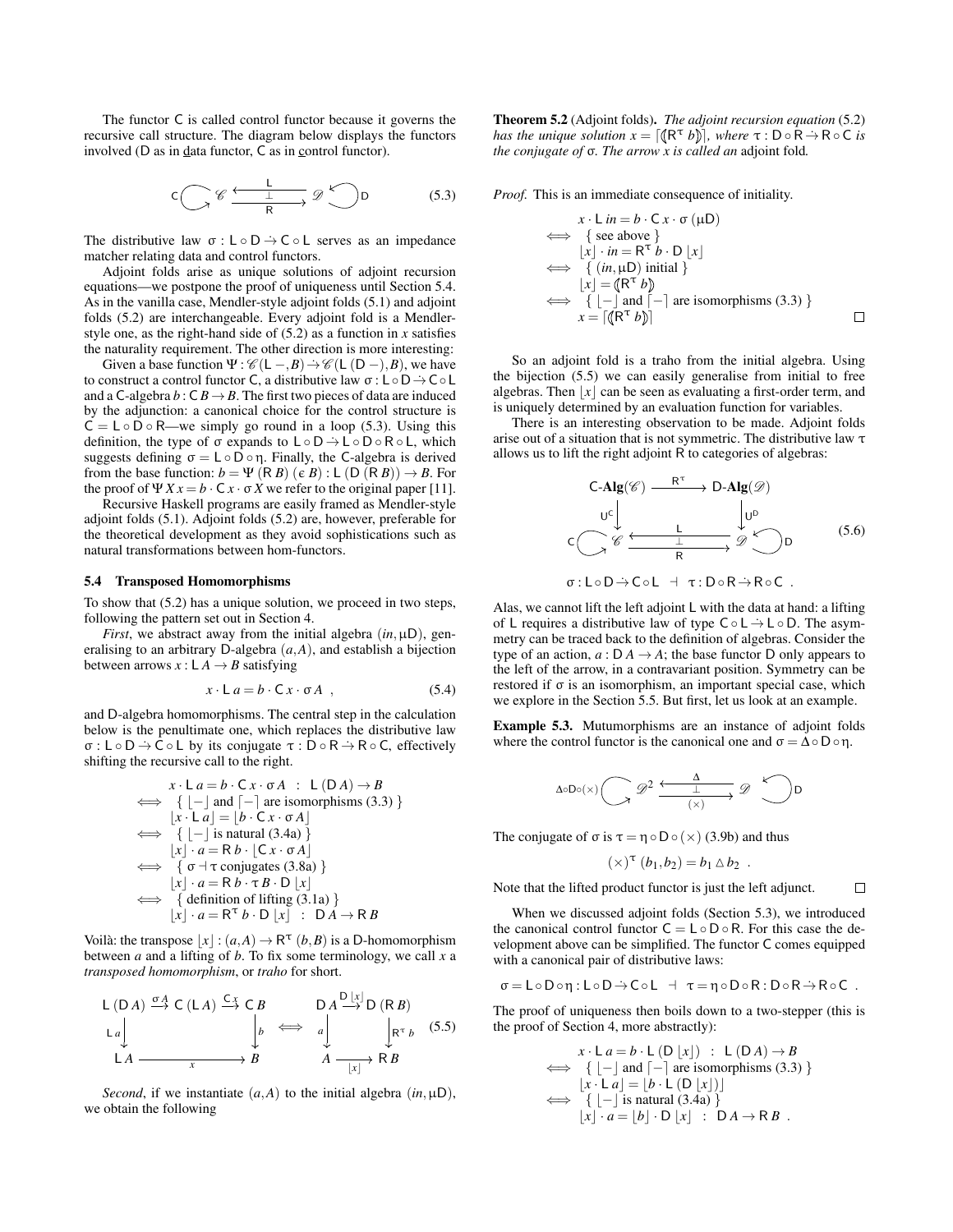This is indeed an instance of the previous development: some easy calculations show that  $R^{\tau} b = |b|$  and  $\mathsf{L} (D |x|) = C x \cdot \sigma A$ .

<span id="page-6-5"></span>
$$
L (DA) \xrightarrow{L (D [x])} L (D (RB))
$$
\n
$$
L a \downarrow b
$$
\n
$$
L A \xrightarrow{x} B
$$
\n
$$
B
$$
\n
$$
D A \xrightarrow{D [x]} D (RB)
$$
\n
$$
a \downarrow b
$$
\n
$$
A \xrightarrow{[x]} RB
$$
\n
$$
(5.7)
$$

Now, if  $(a, A)$  is initial, then  $x = \lfloor (a \mid b \mid a) \rfloor$ . We further explore the canonical control functor in Section [5.6.](#page-6-1)

## <span id="page-6-0"></span>5.5 Type Fusion

Let us now assume that the distributive law  $\sigma$  is an isomorphism. Then we can continue the first calculation of Section [5.4](#page-5-0) 'in the opposite direction'. We start with [\(5.4\)](#page-5-3) and reason

$$
x \cdot L a = b \cdot C x \cdot \sigma A : L (DA) \rightarrow B
$$
  
\n
$$
\iff \{ \sigma \text{ is an isomorphism} \}
$$
  
\n
$$
x \cdot L a \cdot \sigma^{\circ} A = b \cdot C x
$$
  
\n
$$
\iff \{ \text{definition of lifting (3.1a)} \}
$$
  
\n
$$
x \cdot L^{\sigma^{\circ}} a = b \cdot C x : C (LA) \rightarrow B .
$$

Overall, we have established the following one-to-one correspondence between algebra homomorphisms.

$$
\begin{array}{ccc}\nC (LA) & \xrightarrow{C x} & CB & DA & \xrightarrow{D [x]} & D (RB) \\
\downarrow b & \xrightarrow{\sigma \text{ iso}} & a & \downarrow \rightarrow R^T b \\
\downarrow A & \xrightarrow{x} & B & A & \xrightarrow{[x]} & RB\n\end{array}
$$

In other words, jointly with L we have lifted the entire adjunction L  $\exists$  R to an adjunction  $L^{\sigma^{\circ}}$   $\exists$  R<sup> $\tau$ </sup> between categories of algebras.

$$
\mathsf{C}\text{-}\mathbf{Alg}(\mathscr{C})(\mathsf{L}^{\sigma^{\circ}}(a,A),(b,B))\cong \mathsf{D}\text{-}\mathbf{Alg}(\mathscr{D})((a,A),\mathsf{R}^{\tau}(b,B))
$$

We arrive at a situation that is perfectly symmetric. Trahos appear at some intermediate stage, at the point where we apply the assumption that the distributive law  $\sigma$  is an isomorphism.

We can now complete  $(5.6)$  with the missing left adjoints.

<span id="page-6-3"></span>
$$
\begin{array}{ccc}\n\mathbf{C}\text{-}\mathbf{Alg}(\mathscr{C}) & \xleftarrow{\mathbf{L}^{\sigma^{\circ}}} & \mathbf{D}\text{-}\mathbf{Alg}(\mathscr{D}) \\
& \xrightarrow{\mathbf{Free}^{\mathbb{C}}}\begin{bmatrix} \mathbb{I} & \mathbb{R}^{\tau} \\
\mathbb{I} & \mathbb{Q} & \mathbb{R}^{\tau} \\
\mathbb{I} & \mathbb{Q} & \mathbb{Q} \\
\mathbb{I} & \mathbb{R} & \mathbb{Q} \\
\mathbb{I} & \mathbb{Q} & \mathbb{Q} \\
\mathbb{I} & \mathbb{Q} & \mathbb{Q} \\
\mathbb{I} & \mathbb{Q} & \mathbb{Q} & \mathbb{Q} \\
\mathbb{I} & \mathbb{Q} & \mathbb{Q} & \mathbb{Q} \\
\mathbb{I} & \mathbb{Q} & \mathbb{Q} & \mathbb{Q} & \mathbb{Q} \\
\mathbb{I} & \mathbb{Q} & \mathbb{Q} & \mathbb{Q} & \mathbb{Q} \\
\mathbb{I} & \mathbb{Q} & \mathbb{Q} & \mathbb{Q} & \mathbb{Q} \\
\mathbb{I} & \mathbb{Q} & \mathbb{Q} & \mathbb{Q} & \mathbb{Q} & \mathbb{Q} \\
\mathbb{I} & \mathbb{Q} & \mathbb{Q} & \mathbb{Q} & \mathbb{Q} & \mathbb{Q} & \mathbb{Q} \\
\mathbb{I} & \mathbb{Q} & \mathbb{Q} & \mathbb{Q} & \mathbb{Q} & \mathbb{Q} & \mathbb{Q} \\
\mathbb{I} & \mathbb{Q} & \mathbb{Q} & \mathbb{Q} & \mathbb{Q} & \mathbb{Q} & \mathbb{Q} \\
\mathbb{I} & \mathbb{Q} & \mathbb{Q} & \mathbb{Q} & \mathbb{Q} & \mathbb{Q} & \mathbb{Q} \\
\mathbb{I} & \mathbb{Q} & \mathbb{
$$

Overall, we have four (!) adjunctions, which form a commuting square of adjunctions. The proof of this fact makes use of the hgih-level reasoning principle [\(3.6\)](#page-3-6). If we instantiate [\(3.6\)](#page-3-6) to the compositions of left and right adjoints (note that left adjoints are composed in the opposite order) we obtain:

$$
\mathsf{Free}^C \circ L \cong L^{\sigma^\circ} \circ \mathsf{Free}^D \quad \Longleftrightarrow \quad U^D \circ R^\tau \cong R \circ U^C \enspace .
$$

Since  $R^{\tau}$  is a lifting, the isomorphism on the right is valid indeed, it is even an equality. Consequently, the compositions of left adjoints are isomorphic, as well. We record the following

**Theorem 5.4.** *Let*  $L \dashv R : \mathscr{C} \to \mathscr{D}$  *be an adjunction, and let*  $C: \mathscr{C} \to \mathscr{C}$  *and*  $D: \mathscr{D} \to \mathscr{D}$  *be functors.* 

$$
L \circ D \cong C \circ L \implies L \circ D^* \cong C^* \circ L
$$

*Proof.* Plugging in the definitions,  $F^* = U^F \circ Free^F$ , we conclude

$$
L\circ U^D\circ \mathsf{Free}^D=U^C\circ L^{\sigma^\circ}\circ \mathsf{Free}^D\cong U^C\circ \mathsf{Free}^C\circ L\ .\qquad \Box
$$

As a corollary (using  $\mu \mathsf{F} \cong \mathsf{F}^*$  0 and  $\mathsf{L} \, 0 \cong 0$ ) we obtain the fusion rule of Backhouse et al. [\[1\]](#page-11-12)'s categorical fixed-point calculus.

<span id="page-6-2"></span>Corollary 5.5 (Type fusion).

$$
L \circ D \cong C \circ L \implies L(\mu D) \cong \mu C
$$

<span id="page-6-6"></span>Example 5.6. The diagonal functor  $\Delta$  satisfies a simple property:  $\Delta \circ D = D^2 \circ \Delta$ . Since  $\Delta$  is a left adjoint, Corollary [5.5](#page-6-2) implies

$$
\Delta\left(\mu\mathsf{D}\right)\cong\mu\mathsf{D}^2
$$

.

The initial algebra of  $\mathsf{D}^2$ , a functor over a product category, consists of two copies of µD—we will later need this simple fact. The conjugate of the distributive law *id* :  $\Delta \circ D = D^2 \circ \Delta$  is  $\tau = D$  *outl*  $\Delta$ D *outr* [\(3.9b\)](#page-3-5) and thus

$$
(\times)^{\tau} (b_1, b_2) = b_1 \cdot D \text{ \textit{outl} } \Delta b_2 \cdot D \text{ \textit{outr} } .
$$

Instantiating Diagram [\(5.8\)](#page-6-3) we can see the global picture.

$$
D\text{-}Alg(\mathscr{D})^2 \cong D^2\text{-}Alg(\mathscr{D}^2) \xrightarrow{\leftarrow} \xrightarrow{\Delta^{id}} D\text{-}Alg(\mathscr{D})
$$

$$
U^{D^2} \downarrow \qquad \downarrow U^{D}
$$

$$
D^2 \underbrace{\leftarrow} \mathscr{D}^2 \xrightarrow{\leftarrow} \xrightarrow{\Delta} \mathscr{D} \searrow
$$

$$
D^2 \underbrace{\leftarrow} \xrightarrow{\mathscr{D}^2} \underbrace{\leftarrow} \underbrace{\downarrow}_{( \times )} D
$$

Since  $D^2$ -Alg $(\mathscr{D}^2) \cong D$ -Alg $(\mathscr{D})^2$ , we obtain that  $(\times)^\tau$  modulo the isomorphism is the product functor for  $D-Alg(\mathcal{D})$ , which gives us the entire infrastructure for products: *outl, outr* and  $\triangle$ . (This also provides us with another proof of the banana-split law [\(4.1\)](#page-4-4))  $\Box$ 

We have now encountered two control functors associated with the adjunction  $\Delta$  + ( $\times$ ): the canonical one  $\Delta \circ D \circ (\times)$  and the 'perfect' control functor  $D^2$ . The next section relates the two.

## <span id="page-6-1"></span>5.6 Comparing Control Functors

Adjoint folds involve several pieces of data: an adjunction, an algebra, and a control functor equipped with a conjugate pair of distributive laws. The latter is perhaps the most mysterious, especially if we try to link the Haskell programs in Section [2](#page-1-0) *directly* to the recursion scheme of adjoint folds [\(5.2\)](#page-4-2). Mendler-style folds provide a stepping stone, suggesting that there is a canonical choice for the control functor:  $C = L \circ D \circ R$  with

$$
\sigma = L \circ D \circ \eta : L \circ D \rightarrow C \circ L \quad \dashv \quad \tau = \eta \circ D \circ R : D \circ R \rightarrow R \circ C \enspace .
$$

We now justify the adjective 'canonical' for this choice: we show that every other control functor can be reduced to the canonical one. Assume that we have another control functor  $C'$  with

$$
\sigma': L \circ D \rightarrow C' \circ L \quad \exists \quad \tau': D \circ R \rightarrow R \circ C' \ .
$$

Using bijection [\(3.7b\)](#page-3-7), the distributive law  $\sigma'$  gives rise to a natural transformation  $\gamma : L \circ D \circ R \to C' = C \to C'$ , namely  $\gamma = C \circ \epsilon$ .  $σ'$   $\circ$  R. This natural transformation in turn induces the lifting  $γ$ - $Alg(\mathcal{C})$ , which maps C'-algebras to C-algebras. Since it is a lifting of the identity functor,  $\gamma$ -Alg( $\mathscr{C}$ ) is faithful. Moreover, we have the following commutative diagrams of functors.

<span id="page-6-4"></span>
$$
\begin{array}{ccc}\n\mathsf{C}\text{-}\mathbf{Alg}(\mathscr{C}) & \xrightarrow{\mathsf{R}^{\tau}} & \mathsf{D}\text{-}\mathbf{Alg}(\mathscr{D}) \\
\gamma \text{-}\mathbf{Alg}(\mathscr{C}) & & \parallel \\
\mathsf{C}'\text{-}\mathbf{Alg}(\mathscr{C}) & \xrightarrow{\mathsf{R}^{\tau'}} & \mathsf{D}\text{-}\mathbf{Alg}(\mathscr{D})\n\end{array} \tag{5.9}
$$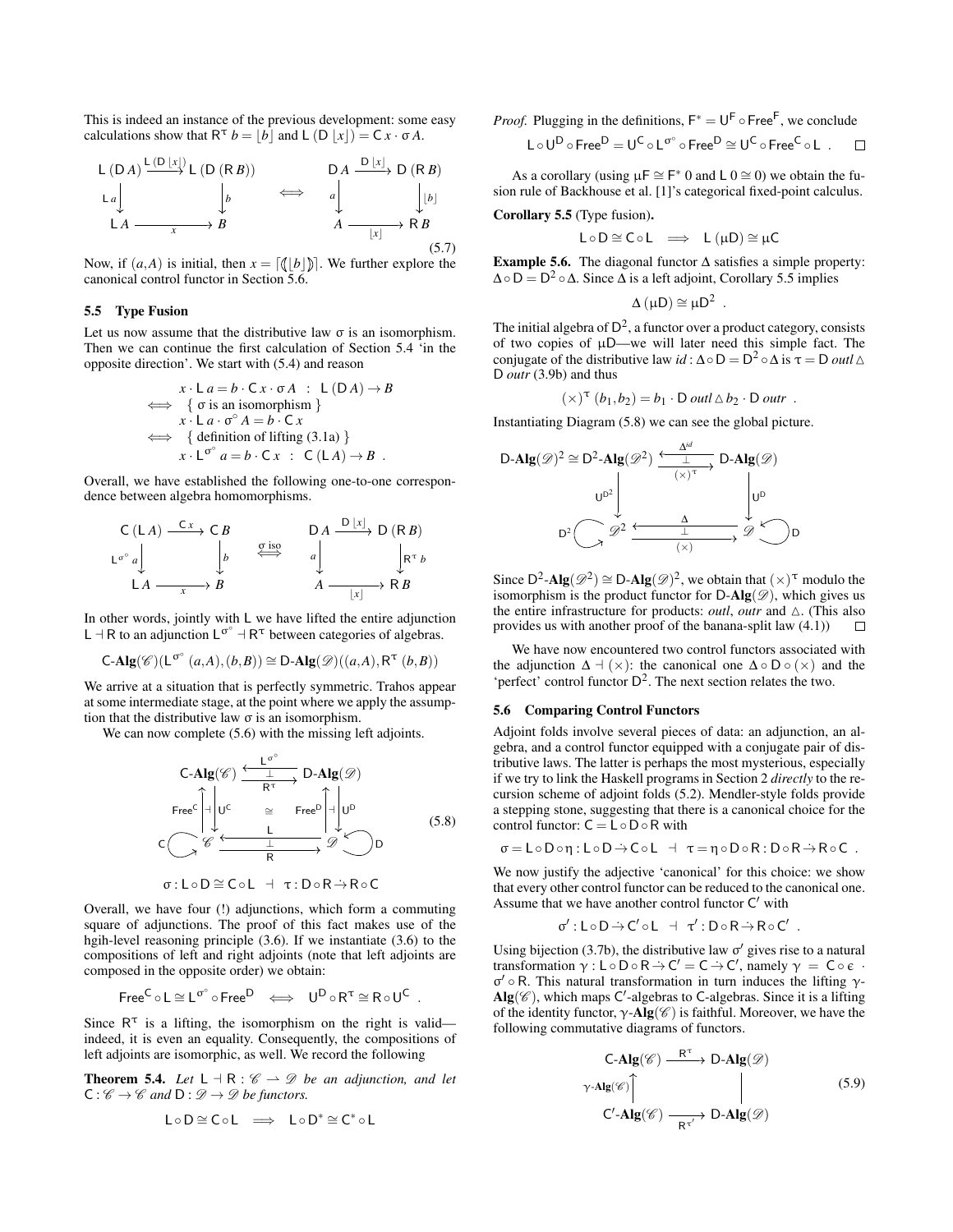We first note that  $\gamma$  relates  $\sigma \dashv \tau$  and  $\sigma' \dashv \tau'$  in the following way (the proofs are routine but uninstructive).

$$
\sigma' = \gamma \circ L \cdot \sigma \tag{5.10a}
$$

$$
\tau' = R \circ \gamma \cdot \tau \tag{5.10b}
$$

For the proof of  $(5.9)$  it suffices to concentrate on the algebras:

$$
R^{\tau} (\gamma - \mathbf{Alg}(\mathscr{C}) a) = R (a \cdot \gamma A) \cdot \tau A = R a \cdot \tau' A = R^{\tau'} a.
$$

Furthermore, every traho can be translated into a traho that uses the canonical control functor:

$$
x \cdot L a = b \cdot C' x \cdot \sigma' A
$$
  
\n
$$
\iff \{ (5.10a) \}
$$
  
\n
$$
x \cdot L a = b \cdot C' x \cdot \gamma (L A) \cdot \sigma A
$$
  
\n
$$
\iff \{ \gamma \text{ is natural and } x : L A \rightarrow B \}
$$
  
\n
$$
x \cdot L a = b \cdot \gamma B \cdot C x \cdot \sigma A
$$
  
\n
$$
\iff \{ \text{definition of lifting (3.1b)} \}
$$
  
\n
$$
x \cdot L a = \gamma \cdot Alg(\mathscr{C}) b \cdot C x \cdot \sigma A
$$

Example 5.7. In Section [4](#page-3-0) we noted that the banana-split law [\(4.1\)](#page-4-4) arises as an extreme case of mutumorphisms. Mutumorphisms are based on the canonical control functor  $C = \Delta \circ D \circ (\times)$ ; bananasplit employs the control functor  $D^2$ . The lifting  $\gamma$ -Alg $(\mathscr{C}^2)$ :  $D^2$ - $\text{Alg}(\mathcal{C}^2) \to \text{C-Alg}(\mathcal{C}^2)$  induced by  $\gamma = (\text{D} \text{ outl}, \text{D} \text{ outr}) : \text{C} \to \text{D}^2$ serves as the adaptor, translating  $D^2$ - into C-algebras.  $\Box$ 

## <span id="page-7-0"></span>6. Recursion Schemes from Comonads

Recursion schemes from comonads [\[30\]](#page-11-9), rsfcs for short, form a general recursion principle that makes use of a comonad N to provide 'contextual information' to the algebra. Like adjoint folds, it is 'doubly generic': it is parametric in the datatype  $\mu$ F, and in the comonad N. As a particularly nice example, histomorphisms, the Squiggol rendering of course-of-values recursion, employ the cofree comonad, which makes available the results of recursive calls on *all* subterms. (An even better choice is the cofree *recursive* comonad [\[29\]](#page-11-23).) To this end it makes use of a coalgebra  $fan: \mu \rightarrow$  $N(\mu)$  that embeds a subterm in a context. For the cofree comonad, *fan* maps a term to the cotree of all subterms. The coalgebra can be defined generically in terms of a distributive law  $\lambda : F \circ N \rightarrow N \circ F$ , which is subject to certain conditions  $(6.6)$ , detailed below.

Definition 6.1 (Comonadic recursion equation). Given a functor F, a comonad  $(N,\epsilon,\delta)$ , and a distributive law  $\lambda : F \circ N \to N \circ F$ , a comonadic recursion equation in the unknown  $f: \mu \to B$  has the form

<span id="page-7-2"></span>
$$
f \cdot in = b \cdot \mathsf{F} \left( \mathsf{N} f \cdot \mathit{fan} \right) , \qquad (6.1)
$$

where  $fan = (\mathsf{N} \text{ in } \cdot \lambda \ (\mu \mathsf{F})) : \mu \mathsf{F} \to \mathsf{N} \ (\mu \mathsf{F}) \text{ and } b : \mathsf{F} \ (\mathsf{N} \ B) \to B.$ 

The composition  $Nf$  *fan* creates a context that makes the results of 'recursive calls' available to the algebra *b*, which is a contextsensitive algebra—an  $(F \circ N)$ -algebra, rather than merely an Falgebra. Uustalu et al. [\[30\]](#page-11-9) showed the following

<span id="page-7-3"></span>Theorem 6.2 (Rsfcs). *The comonadic recursion equation* [\(6.1\)](#page-7-2) *has the unique solution*  $f = \epsilon B \cdot (N b \cdot \lambda (N B) \cdot F (\delta B))$ .

A couple of remarks are in order. The recursion scheme involves both algebras and coalgebras, and combines them in an interesting way. We noted above that *fan* is a coalgebra, but it is actually a bit more: it is a coalgebra *for the comonad* N. Furthermore, the algebra *in* and the coalgebra *fan* go hand-in-hand. They are related by the distributive law  $\lambda$  and form what is known as a  $\lambda$ -bialgebra, a combination of an algebra and a coalgebra with a common carrier.

We postpone our proof of Theorem [6.2](#page-7-3) to Section [6.3,](#page-8-1) after we have provided the necessary background in the following sections, which can be skipped by those already familiar with the material.

## 6.1 Background: Eilenberg-Moore Categories

<span id="page-7-1"></span>*Comonads and monads* Functional programmers have embraced monads, and to a lesser extent, comonads, to capture effectful and context-sensitive computations. A comonad is a functor  $N : \mathscr{C} \to \mathscr{C}$ equipped with natural transformations  $\epsilon : N \rightarrow Id$  (counit), that extracts a value from a context, and  $\delta : N \rightarrow N \circ N$  (comultiplication), that duplicates a context, such that the following laws hold:

$$
\varepsilon \circ \mathsf{N} \cdot \delta = \mathsf{N} \tag{6.2a}
$$

<span id="page-7-5"></span><span id="page-7-4"></span>
$$
N \circ \varepsilon \cdot \delta = N \t{,} \t(6.2b)
$$

$$
\delta \circ \mathsf{N} \cdot \delta = \mathsf{N} \circ \delta \cdot \delta \tag{6.2c}
$$

The first two properties, the counit laws, state that duplicating a context and then discarding a duplicate is the same as doing nothing. The third property, the coassociative law, equates the two ways of duplicating a context twice. Monads  $(M, \eta, \mu)$  are dual to comonads, with transformations  $\eta : Id \rightarrow M$  (unit) and  $\mu : M \circ M \rightarrow$ M (multiplication) that obey dual properties.

Huber [\[13\]](#page-11-24) discovered that an adjunction ( $\epsilon$ , L  $\exists$  R, $\eta$ ) induces a comonad  $(L \circ R, \varepsilon, L \circ \eta \circ R)$  and a monad  $(R \circ L, \eta, R \circ \varepsilon \circ L)$ . For example, the adjunction  $\mathsf{Free}^{\mathsf{F}} \dashv \mathsf{U}^{\mathsf{F}}$  induces the so-called *free monad*  $F^* = U^F \circ Free^F$ , the carrier of the free F-algebra, representing first-order terms with variables. (The comonad that arises is less interesting.) Dually, the adjunction  $U_G \dashv \text{Cofree}_G$  induces the *cofree comonad*  $G_{\infty} = U_G \circ \text{Cofree}_G$ . This can be seen as the type of generalised streams of observations—'generalised' because the 'tail' is a G-structure of 'streams' rather than just a single one; we obtain streams for  $G = Id$ . (Now the monad is less interesting.)

*Coalgebras for a comonad* A coalgebra for a comonad N is an N-coalgebra  $(C, c)$  that respects  $\epsilon$  and  $\delta$ :

<span id="page-7-6"></span>
$$
\varepsilon \ C \cdot c = id_C \quad , \tag{6.3a}
$$

$$
\delta C \cdot c = \mathsf{N} c \cdot c \tag{6.3b}
$$

If we first create a context and then focus, we obtain the original value. Creating a nested context is the same as first creating a context and then duplicating it. For example, the so-called cofree coalgebra ( $N C$ ,  $\delta C$ ) is respectful, which follows directly from [\(6.2b\)](#page-7-4) and [\(6.2c\)](#page-7-5). The second law [\(6.3b\)](#page-7-6) also enjoys an alternative reading: *c* is a homomorphism of type  $(C, c) \rightarrow (N \ C, \delta \ C)$ . This observation is at the heart of the Eilenberg-Moore construction, which we discuss below. Coalgebras that respect  $\epsilon$  and  $\delta$ , and coalgebra homomorphisms between them, form a category, known as the *(co)-Eilenberg-Moore category* and denoted  $\mathcal{C}_N$ . Eilenberg-Moore categories generalise categories of coalgebras: G-Coalg( $\mathcal{C}$ ) ≅  $\mathcal{C}_N$ where  $N = G_{\infty}$  is the cofree comonad.

*Eilenberg-Moore construction* As noted above, every adjunction generates a comonad. The converse is also true: every comonad N induces an adjunction that generates N—in fact, in two canonical ways. One construction was discovered by Kleisli [\[15\]](#page-11-25), the other by Eilenberg and Moore [\[6\]](#page-11-26). We shall need the latter, which constructs a right adjoint to the forgetful functor  $U_N : \mathcal{C}_N \to \mathcal{C}$ .

$$
\mathscr{C} \xrightarrow{\begin{array}{c} U_N \\ \hline \bot \end{array}} \mathscr{C}_N
$$

The functor  $\mathsf{Cofree}_N$  maps an object to the cofree coalgebra for N:

$$
\text{Cofree}_N \ B = (N \ B, \delta \ B) \quad , \tag{6.4a}
$$

$$
Cofree_N f = Nf . \t\t(6.4b)
$$

The counit  $\epsilon : U_N \circ \text{Cofree}_N \to \text{Id}$  of the adjunction  $U_N \to \text{Cofree}_N$  is the counit of N; the unit  $\eta$  : Id  $\rightarrow$  Cofree<sub>N</sub>  $\circ$  U<sub>N</sub> defined  $\eta$  (*C*, *c*) = *c* extracts the action of a coalgebra, which is an N-coalgebra homomorphism of type  $(C, c) \rightarrow (N \, C, \delta \, C)$  [\(6.3b\)](#page-7-6). The bijection framed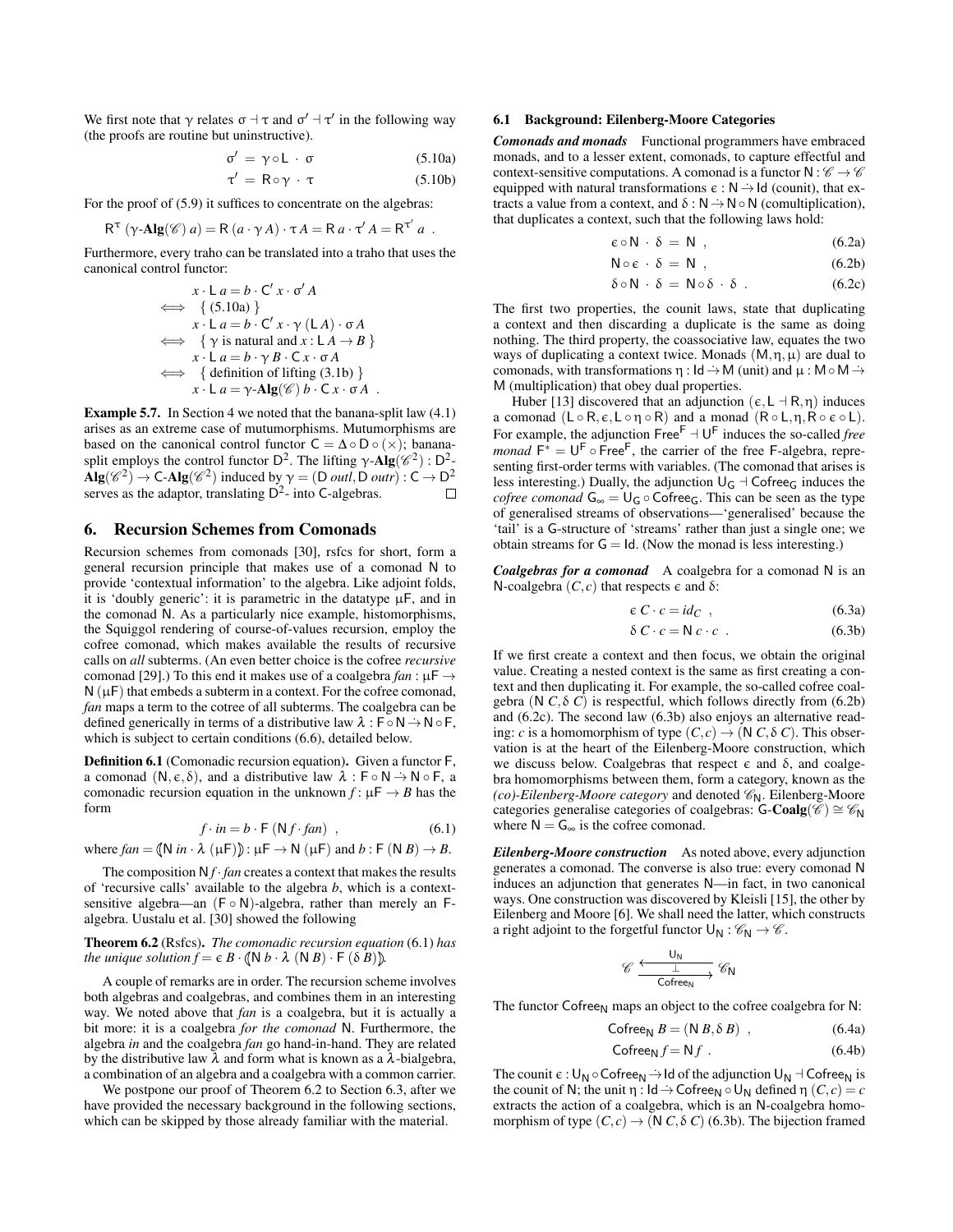in terms of the units reads:

$$
f = \varepsilon \, B \cdot \mathsf{U}_\mathsf{N} \, h \quad \Longleftrightarrow \quad \mathsf{Cofree}_\mathsf{N} \, f \cdot \eta \, (C,c) = h \enspace ,
$$

for all  $f: \bigcup_N (C, c) \to B$  and  $h: (C, c) \to \text{Cofree}_N B$ . The adjunction  $U_N$   $\exists$  Cofree<sub>N</sub> indeed generates the comonad N: we have  $U_N$   $\circ$ Cofree<sub>N</sub> = N and  $\delta = \dot{U}_N \circ \eta \circ \text{Cofree}_N$ . Since  $U_N$  is faithful, we can simplify the bijection slightly:

<span id="page-8-3"></span>
$$
f = \varepsilon \, B \cdot h \iff \mathsf{N} \, f \cdot c = h \tag{6.5}
$$

for all  $f: C \to B$  and homomorphisms  $h: (C, c) \to (\mathbb{N} B, \delta B)$ . Have we seen an arrow of the form  $Nf \cdot c$  before?

#### 6.2 Background: Bialgebras

A bialgebra combines an algebra and a coalgebra with a common carrier. Bialgebras come in many flavours; we need the variant that combines F-algebras and coalgebras for a comonad N. The two functors have to interact coherently, described by a distributive law.

*Distributive laws* A distributive law  $\lambda : F \circ N \rightarrow N \circ F$  of an endofunctor F over a comonad N is a natural transformation satisfying the two coherence conditions:

<span id="page-8-0"></span>
$$
\varepsilon \circ \mathsf{F} \cdot \lambda = \mathsf{F} \circ \varepsilon \quad , \tag{6.6a}
$$

$$
\delta \circ F \cdot \lambda = N \circ \lambda \cdot \lambda \circ N \cdot F \circ \delta . \tag{6.6b}
$$

We can use  $\lambda$  to colift F to the category  $\mathcal{C}_{N}$ . The coherence conditions guarantee that  $F_{\lambda}: \mathscr{C}_{N} \to \mathscr{C}_{N}$  preserves respect for  $\epsilon$  and  $\delta$ . Dually,  $\lambda$  induces the lifting  $N^{\lambda}$  : F-Alg( $\mathscr{C}$ )  $\rightarrow$  F-Alg( $\mathscr{C}$ ). Now, the coherence conditions ensure that  $N^{\lambda}$  is a comonad with  $\bar{\epsilon}(a, A)$  =  $\epsilon A$  and  $\bar{\delta}$  (*a*,*A*) =  $\delta A$ . In particular, the lifted transformations  $\bar{\epsilon}: N^{\lambda} \to \text{Id}$  and  $\bar{\delta}: N^{\lambda} \to N^{\lambda} \circ N^{\lambda}$  are F-algebra homomorphisms.

*Bialgebras* Let  $\lambda : F \circ N \to N \circ F$  be a distributive law for the endofunctor F over the comonad N. A  $\lambda$ -bialgebra  $(a, X, c)$  consists of an F-algebra  $(a, X)$  and a coalgebra  $(X, c)$  for the comonad N such that the *pentagonal law* holds:

$$
c \cdot a = \mathsf{N} \, a \cdot \lambda \, X \cdot \mathsf{F} \, c \tag{6.7}
$$

(6.8)

Loosely speaking, the law allows us to swap the algebra *a* and the coalgebra *c*. A λ-bialgebra homomorphism is both an F-algebra and an N-coalgebra homomorphism. λ-bialgebras and their homomorphisms form a category, denoted  $\lambda$ -**Bialg**( $\mathscr{C}$ ).

The pentagonal law [\(6.7\)](#page-8-2) also has two asymmetric renderings, which relate it to liftings and coliftings.

F *X* F (N *X*) *X* N *X a*→ → F *c* <sup>→</sup>N<sup>λ</sup> *<sup>a</sup> <sup>c</sup>*→ F *X* F (N *X*) *X* N (F *X*) N *X a*→ → F *c* <sup>→</sup><sup>λ</sup> *<sup>X</sup> c*→ → N *a X* F *X* N *X* N (F *X*) *c*→ <sup>→</sup>*<sup>a</sup>* <sup>→</sup>F<sup>λ</sup> *<sup>c</sup>* → N *a*

The diagram on the left shows that  $c:(a,X) \to \mathbb{N}^{\lambda}(a,X)$  is an Falgebra homomorphism. Dually, the diagram on the right identifies  $a: \mathsf{F}_{\lambda}(X,c) \to (X,c)$  as an N-coalgebra homomorphism. Thus, we can interpret the bialgebra  $(a, X, c)$  both as an algebra over a coalgebra  $(a, (X, c))$ , or as a coalgebra over an algebra  $((a, X), c)$ . Formally, we have the following isomorphisms of categories:

<span id="page-8-6"></span>
$$
\mathsf{F}_{\lambda}\text{-}\mathbf{Alg}(\mathscr{C}_{\mathsf{N}})\cong \lambda\text{-}\mathbf{Bialg}(\mathscr{C})\cong (\mathsf{F}\text{-}\mathbf{Alg}(\mathscr{C}))_{\mathsf{N}^{\lambda}}\ . \tag{6.9}
$$

The alternative interpretations are useful to determine initial and final objects in  $\lambda$ -**Bialg**( $\mathcal{C}$ ). To determine the initial object, we use the 'coalgebra over algebra' view, as categories of G-coalgebras have a trivial initial object:  $(0, 0 \rightarrow G 0)$ , where 0 is the initial object in the underlying category and  $0 \rightarrow$  G 0 the unique arrow from it. Consequently,  $(in, \mu F, fan)$  with  $fan = (\mathbb{N}^{\lambda} \text{ in})$  is indeed initial.

#### <span id="page-8-1"></span>6.3 Recursion Schemes from Comonads are Adjoint Folds

We now return to the proof of Theorem [6.2](#page-7-3) using our new vocabulary to derive the unique solution. Somewhat surprisingly, as an immediate consequence of this proof, it turns out that rsfcs are an instance of adjoint folds, when previously, the two frameworks were thought of as being orthogonal [\[11\]](#page-11-11). Of course, the derivation is not strictly necessary, but it helps to relate the present development to prior work [\[30\]](#page-11-9), and it hopefully helps to understand why rsfcs are an instance of adjoint folds. The development will follow the pattern we have already established.

*First*, we abstract away from the initial object (*in*,µF,*fan*), generalising to an arbitrary  $\lambda$ -bialgebra  $(a, A, c)$ . The goal is to establish a bijection between arrows  $f: A \rightarrow B$  satisfying  $f \cdot a = b \cdot F(Nf \cdot a)$ *c*) and λ-bialgebra homomorphisms *h* : (*a*,*A*,*c*) → (*b*<sub>‡</sub>, N *B*,δ *B*), where  $b_{\sharp}$  is a to-be-determined F-algebra. Now, we already know that arrows of type  $f : A \rightarrow B$  and N-coalgebra homomorphisms  $h : (A, c) \rightarrow (N B, \delta B)$  are in one-to-one correspondence [\(6.5\)](#page-8-3). So we identify  $N f \cdot c$  as the transpose of *f* and simplify *f*'s equation to  $f \cdot a = b \cdot F h$ . It remains to show that *h* is an F-algebra homomorphism of type  $(a,A) \rightarrow (b_{\sharp}, \mathsf{N}\,B)$ .

<span id="page-8-5"></span><span id="page-8-4"></span>
$$
F A \xrightarrow{F h} F (N B) \qquad \qquad F A \xrightarrow{F h} F (N B) \qquad \qquad \downarrow b \qquad \qquad \downarrow b \qquad \qquad \downarrow b \qquad \qquad \downarrow b \qquad (6.10)
$$
\n
$$
A \xrightarrow{f} B \qquad \qquad A \xrightarrow{h} N B
$$

The strategy for the proof is clear: we have to transmogrify *f* into  $N f \cdot c$ . Thus, we apply N to both sides of  $f \cdot a = b \cdot F h$  and then 'swap' *a* and *c* using the pentagonal law [\(6.7\)](#page-8-2).

<span id="page-8-2"></span>
$$
f \cdot a = b \cdot \mathsf{F} \, h
$$
  
\n
$$
\Rightarrow \{ \mathsf{N} \text{ functor} \}
$$
  
\n
$$
\mathsf{N} f \cdot \mathsf{N} \, a = \mathsf{N} \, b \cdot \mathsf{N} \, (\mathsf{F} \, h)
$$
  
\n
$$
\Rightarrow \{ \text{Leibniz} \}
$$
  
\n
$$
\mathsf{N} f \cdot \mathsf{N} \, a \cdot \mathsf{F}_{\lambda} \, c = \mathsf{N} \, b \cdot \mathsf{N} \, (\mathsf{F} \, h) \cdot \mathsf{F}_{\lambda} \, c
$$
  
\n
$$
\Leftrightarrow \{ a : \mathsf{F}_{\lambda} \, (A, c) \rightarrow (A, c) \, (6.7) \}
$$
  
\n
$$
\mathsf{N} f \cdot c \cdot a = \mathsf{N} \, b \cdot \mathsf{N} \, (\mathsf{F} \, h) \cdot \mathsf{F}_{\lambda} \, c
$$
  
\n
$$
\Leftrightarrow \{ \mathsf{F}_{\lambda} \, h : \mathsf{F}_{\lambda} \, (A, c) \rightarrow \mathsf{F}_{\lambda} \, (\mathsf{N} \, B, \delta \, B) \text{ and } \mathsf{F}_{\lambda} \, h = \mathsf{F} \, h \}
$$
  
\n
$$
h \cdot a = \mathsf{N} \, b \cdot \mathsf{F}_{\lambda} \, (\delta \, B) \cdot \mathsf{F} \, h
$$

The proof makes essential use of the fact that *a* and *h* are Ncoalgebra homomorphisms, and that  $F_{\lambda}$  preserves coalgebra homomorphisms. Along the way, we have derived a formula for  $b_{\sharp}$ :

$$
b_{\sharp} = \mathsf{N} \ b \cdot \mathsf{F}_{\lambda} \ (\delta \ B) = \mathsf{N} \ b \cdot \lambda \ (\mathsf{N} \ B) \cdot \mathsf{F} \ (\delta \ B) \ . \tag{6.11}
$$

We have to show that  $(b_{\sharp}, \mathbb{N} \mid B, \delta \mid B)$  is a  $\lambda$ -bialgebra. Since  $F_{\lambda}$  (N *B*,  $\delta$  *B*) is a coalgebra for the comonad N, we can con-clude using [\(6.5\)](#page-8-3) that  $b_{\sharp}$  is a coalgebra homomorphism of type  $F_{\lambda}$  (N *B*,  $\delta$  *B*)  $\rightarrow$  (N *B*,  $\delta$  *B*), which establishes the desired result. Furthermore  $b = \epsilon B \cdot b_{\sharp}$ , which allows us to complete the proof.

$$
h \cdot a = b_{\sharp} \cdot \mathsf{F} \, h
$$
  
\n
$$
\implies \{ \text{Leibniz} \}
$$
  
\n
$$
\epsilon B \cdot h \cdot a = \epsilon B \cdot b_{\sharp} \cdot \mathsf{F} \, h
$$
  
\n
$$
\iff \{ f = \epsilon B \cdot h \text{ and } b = \epsilon B \cdot b_{\sharp} \}
$$
  
\n
$$
f \cdot a = b \cdot \mathsf{F} \, h
$$

We have discovered an important fact:  $b$  and  $b_{\sharp}$  are also related by the Eilenberg-Moore adjunction  $U_N \dashv \mathsf{Cofree}_N!$ ! Using the no-tation for adjuncts, the right-hand side of [\(6.10\)](#page-8-4) reads  $|f| \cdot a =$  $|b| \cdot \mathsf{F} |f|$ . This looks suspiciously like the right-hand side of [\(5.7\)](#page-6-5), which relates trahos (adjoint folds) and homomorphisms. However, the original equation for *f* does not seem to fit into the picture. This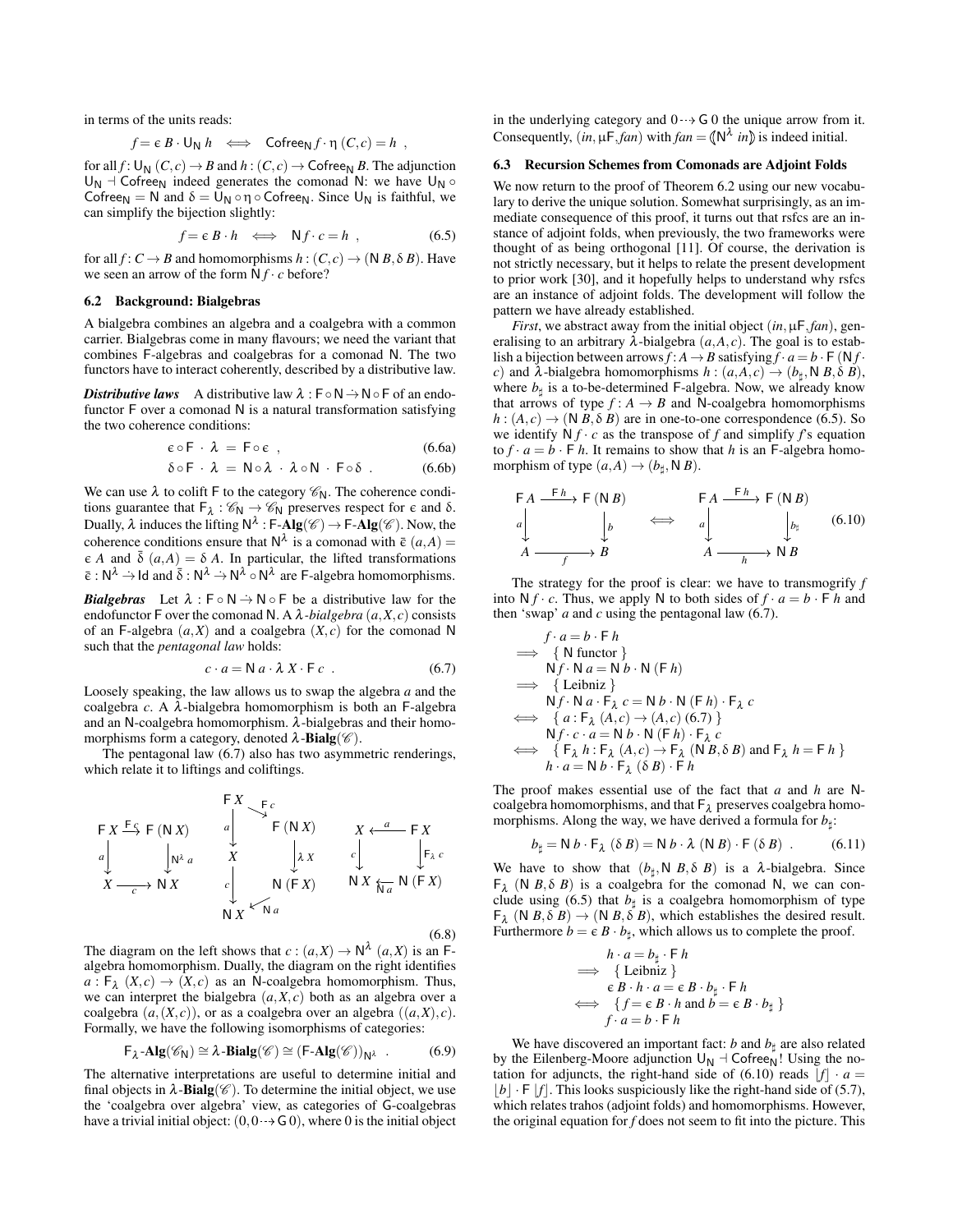is because it omits the forgetful functor  $U_N$ . If we make it explicit, we obtain the the following bijection, which is indeed an instance of [\(5.7\)](#page-6-5).

$$
U_{N} (F_{\lambda} (A, c)) \xrightarrow{U_{N} (F_{\lambda} [f])} U_{N} (F_{\lambda} (Cofree_{N} B))
$$
\n
$$
U_{N} (A, c) \xrightarrow{f} B
$$
\n
$$
F_{\lambda} (A, c) \xrightarrow{F_{\lambda} [f]} F_{\lambda} (Cofree_{N} B)
$$
\n
$$
\iff \begin{array}{c} e_{\lambda} \downarrow & \downarrow \downarrow \\ a \downarrow & \downarrow \downarrow \\ (A, c) \xrightarrow{f} & Cofree_{N} B \end{array}
$$

If we simplify the composition of functors using  $U_N \circ F_\lambda = F \circ U_N$ and  $U_N \circ F_\lambda \circ \text{Cofree}_N = F \circ U_N \circ \text{Cofree}_N = F \circ N$ , we obtain the original equivalence [\(6.10\)](#page-8-4). The somewhat pedantic diagrams above explicate all the information implicit in [\(6.10\)](#page-8-4). For example, we can read off that *a* is an N-coalgebra homomorphism.

The *second* step should be routine by now. If we instantiate  $(a, A, c)$  to the initial  $\lambda$ -bialgebra  $(in, \mu, F, fan)$ , we obtain that the unique solution of the original equation [\(6.1\)](#page-7-2) is  $f = \lceil (\lfloor b \rfloor) \rceil$  or, expressed using the vocabulary of  $[30]$ ,  $f = \epsilon B \cdot (b_{\sharp})$ . We record

Theorem 6.3. *A recursion scheme from the comonad* N *and the distributive law*  $λ : F ∘ N → N ∘ F$  *can be framed as an adjoint fold based on the Eilenberg-Moore adjunction*  $U_N + C$  of ree $N$ *, using the canonical control functor*  $U_N \circ F_\lambda \circ \text{Cofree}_N = F \circ N$ .

$$
F\circ N\bigodot_Y{\mathscr C}\xrightarrow[\text{Cofree}_N]{U_N} {\mathscr C}_N\bigodot F_\lambda
$$

Let us conclude the section by investigating an alternative control functor: since  $U_N \circ F_\lambda = F \circ U_N$ , the functor F itself can be used as the control! For this case the distributive law  $\sigma$  is an isomorphism, even an identity, so we can invoke the machinery of Section [5.5](#page-6-0) and lift the adjunction  $U_N$   $\neg$  Cofree<sub>N</sub> to an adjunction between categories of algebras. The conjugate of  $\sigma = id$  is just  $\lambda$ , we have  $U_N \circ \tau = \lambda$ . (The coherence condition [\(6.6b\)](#page-8-5) shows that  $\lambda$  is an N-coalgebra homomorphism of type  $F_{\lambda} \circ \text{Cofree}_N \rightarrow \text{Cofree}_N \circ F$ .)



In the upper right corner we find the category of  $\lambda$ -bialgebras [\(6.9\)](#page-8-6). This shows that the underlying functor  $\lambda$ -**Bialg**( $\mathscr{C}$ )  $\rightarrow$  **F-Alg**( $\mathscr{C}$ ), which forgets about the algebra part, has a right adjoint. Since right adjoints preserve final objects, we immediately obtain that Cofree $\tilde{\tau}$  (F 1  $\rightarrow$  1, 1) is the final bialgebra.

## <span id="page-9-0"></span>7. When is an Adjoint Fold an Rsfc?

We have seen that all rsfcs are adjoint folds; and indeed, previous work has shown that the two share some connection zygomorphisms have been modelled both by using rsfcs [\[30\]](#page-11-9) and as adjoint folds [\[11\]](#page-11-11). But what about the reverse direction: when is an adjoint fold also modelled by using an rsfc? In this section we show that an adjoint fold based on the canonical control functor can be captured as an rsfc, if additionally a distributive isomorphism exists.

An adjoint fold is based on an adjunction  $L \dashv R$ , and an rsfc on a comonad. Thus, using Huber's result, an obvious choice for the comonad is  $N = L \circ R$ . However, we also need to manufacture a distributive law  $\lambda : F \circ N \to N \circ F$ . Now, one can show that a conjugate pair  $σ$  +  $τ$  of distributive laws, *where*  $σ$  *is an isomorphism*, induces a distributive law for an endofunctor over comonad [\[32\]](#page-11-27). Consequently, we assume the following data (we rename F to C to bring the subsequent development in line with Section [5.5\)](#page-6-0):

$$
\sigma:L\circ D\cong C\circ L\ \dashv\ \tau:D\circ R\,\dot{\to}\,R\circ C\ .
$$

These are the same assumptions as for the type fusion rule, Corollary [5.5.](#page-6-2) We shall see shortly that this is not a mere coincidence.

Under these assumptions we aim to show that the following two diagrams are equivalent. On the left we have the diagram for adjoint folds based on the canonical control functor [\(5.7\)](#page-6-5); on the right we have the diagram for recursion schemes from comonads [\(6.1\)](#page-7-2).

 $L$  ( $D$   $\rightarrow$   $D$ 

$$
L (D (\mu D)) \xrightarrow{L (D [x])} L (D (R B)) \xrightarrow{C (\mu C) \xrightarrow{C (N f f a m)} C (N B)}
$$
  
\n
$$
L \text{ in } \downarrow \qquad \qquad \downarrow b \qquad \qquad \downarrow b \cdot \sigma^{\circ} (R B) \downarrow b'
$$
  
\n
$$
L (\mu D) \xrightarrow{x} B \qquad \qquad \mu C \xrightarrow{f} B
$$

The functions *x* and *f* are related by the isomorphism L ( $\mu$ D)  $\cong \mu$ C, provided by Corollary [5.5.](#page-6-2) The main task is to relate the upper arrows. To this end we derive a simple formula for *fan*, which uses the assumption that  $N = L \circ R$  is a composition of adjoint functors. But first, we have to set up the infrastructure. From the data

above we can generate two distributive laws [\[32\]](#page-11-27):  $\mathbf{I} \quad \mathbf{D} \quad \mathbf{M} \cdot \mathbf{M} \quad \mathbf{D} \qquad (7.1 \text{.)}$ 

$$
\alpha = \tau - \sigma^{\circ} = R \circ \sigma^{\circ} \cdot \tau \circ L : D \circ M \rightarrow M \circ D , \qquad (7.1a)
$$

$$
\gamma = \sigma^{\circ} - \tau = L \circ \tau \cdot \sigma^{\circ} \circ R : C \circ N \rightarrow N \circ C . \qquad (7.1b)
$$

The distributive law  $\gamma$  satisfies the two requirements for  $\lambda$  [\(6.6\)](#page-8-0) (note that  $N^{\gamma} = L^{\sigma^{\circ}} \circ R^{\tau}$ ); the distributive law  $\alpha$  of an endofunctor over a monad enjoys analogous conditions:

<span id="page-9-1"></span>
$$
\alpha \cdot D \circ \eta = \eta \circ D \quad , \tag{7.2a}
$$

$$
\alpha \cdot D \circ \mu = \mu \circ D \cdot M \circ \alpha \cdot \alpha \circ M \ . \qquad (7.2b)
$$

Next we construct an initial γ-bialgebra. Since L (μD)  $\cong \mu C$ , we know that  $(L^{\sigma^{\circ}} in, L(\mu D))$  is initial in C-Alg( $\mathscr C$ ). To determine a formula for *fan*, the corresponding coalgebra part, we have to delve a bit deeper into the theory. The Eilenberg-Moore adjunction  $U_N \dashv$  Cofree<sub>N</sub> has an important property: it is the largest adjunction that generates N, in the sense that for every adjunction  $L \overrightarrow{R}$  there is a unique adjoint square from  $L \dashv R$  to  $U_N \dashv \text{Cofree}_N$ , see the diagram on the left below. (Since the distributive laws of the adjoint square are identities, it is actually a so-called *map of adjunctions*.)

$$
\begin{array}{ccc} \mathscr{C} & \xrightarrow{\hspace{15mm} \mathbb{C}} & \mathscr{C} & \xrightarrow{\hspace{15mm} \mathbf{D}\text{-}\mathbf{Alg}(\mathscr{D}) \xrightarrow{\hspace{15mm} E^\theta} & C_{\gamma}\text{-}\mathbf{Alg}(\mathscr{C}_{N}) \\ \downarrow \downarrow & & \downarrow \downarrow \\ \mathscr{D} & \xrightarrow{\hspace{15mm} E \xrightarrow{\hspace{15mm} \mathbb{C}} } & \mathscr{C}_{N} & \mathscr{D} & \xrightarrow{\hspace{15mm} E \xrightarrow{\hspace{15mm} \mathbb{C}} } & \mathscr{C}_{N} \end{array}
$$

The so-called *comparison functor*  $E : \mathcal{D} \to \mathcal{C}_N$  is defined

$$
EA = (LA, L(\eta A)) , \qquad (7.3a)
$$

$$
\mathsf{E}f = \mathsf{L}f \tag{7.3b}
$$

Since the distributive laws of the adjoint square are identities, we have  $U_N \circ E = Id \circ L$  and  $E \circ R = C$ ofree<sub>N</sub>  $\circ Id$ .

Note that the carrier of E *A* is L *A*, which suggests that the coalgebra part of the initial γ-bialgebra is perhaps just  $L (η (μD))$ .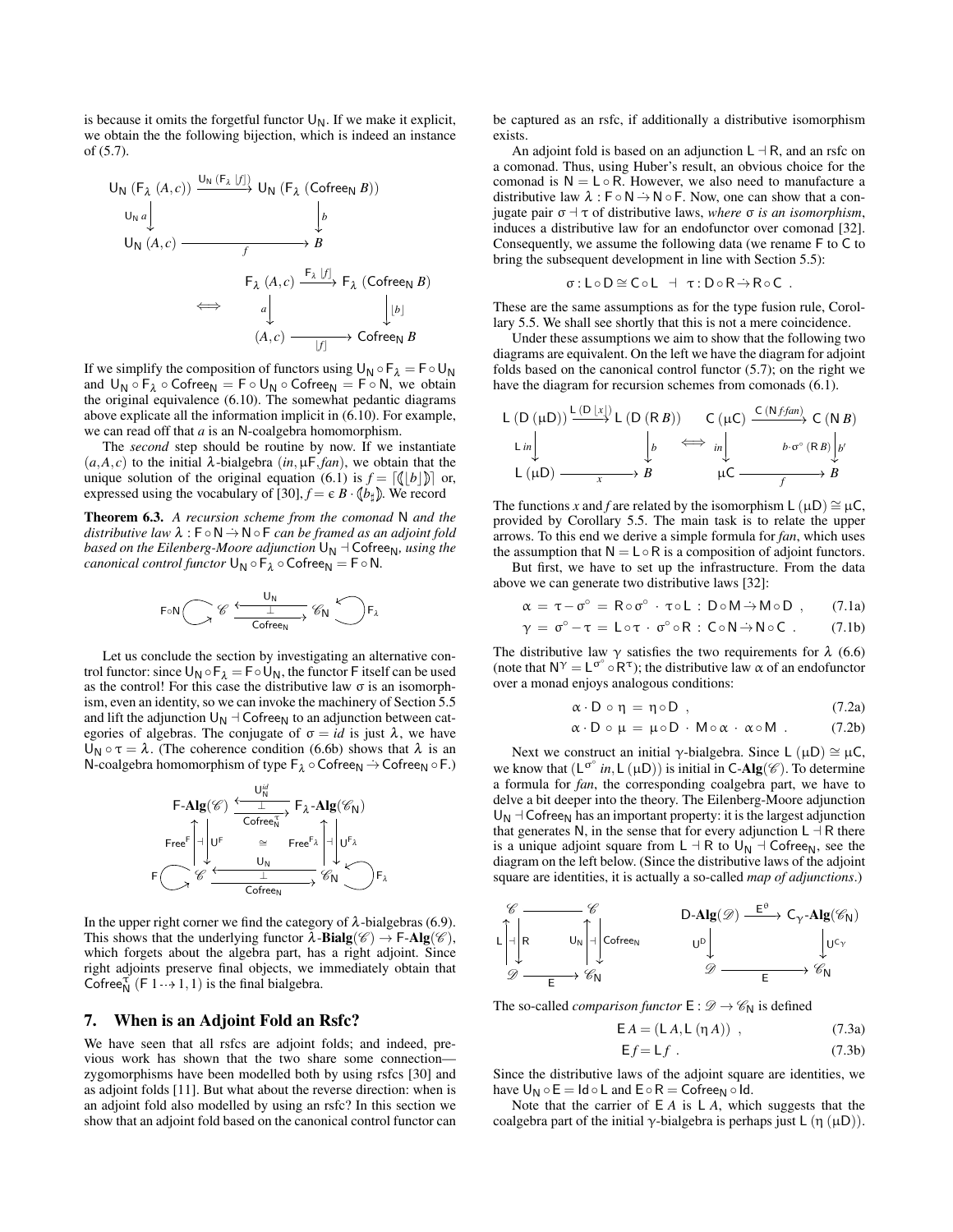Then it remains to verify that  $L^{\sigma^{\circ}}$  *in* and  $L(\eta(\mu D))$  satisfy the pentagonal law. We prove, in fact, a slightly more general result: we show that  $(L^{\sigma^{\circ}} a, L A, L (\eta A))$  is a  $\gamma$ -bialgebra, by lifting the comparison functor E to categories of algebras, see diagram on the right above. To this end, we need a distributive law  $\theta$  :  $E \circ D \leftarrow$  $C_{\gamma} \circ E$ . We claim that  $\sigma^{\circ}$  itself fits the bill:  $U_{N} \circ \theta = \sigma^{\circ}$ . (Note that  $U_N \circ E \circ D \leftarrow U_N \circ C_\gamma \circ E = L \circ D \leftarrow C \circ L$ ). In other words, we have to show that  $\sigma^{\circ}$  is a natural N-coalgebra homomorphism of type  $E \circ D \leftarrow C_{\gamma} \circ E$ . Plugging in the definitions, we reason

$$
L \circ \eta \circ D \cdot \sigma^{\circ}
$$
\n
$$
= \{ \alpha \text{ respects } \eta \text{ (7.2a)} \}
$$
\n
$$
L \circ \alpha \cdot L \circ D \circ \eta \cdot \sigma^{\circ}
$$
\n
$$
= \{ \sigma^{\circ} \text{ is natural} \}
$$
\n
$$
L \circ \alpha \cdot \sigma^{\circ} \circ M \cdot C \circ L \circ \eta
$$
\n
$$
= \{ \sigma^{\circ} - \alpha = \sigma^{\circ} - \tau - \sigma^{\circ} = \gamma - \sigma^{\circ} \}
$$
\n
$$
N \circ \sigma^{\circ} \cdot \gamma \circ L \cdot C \circ L \circ \eta
$$

We have derived the following attractive definition of *fan*:

<span id="page-10-2"></span>
$$
fan = L (η (μD)) , \t(7.4)
$$

which is in most cases a much more efficient implementation than  $(N \in \Lambda (\mu F))$ .

We are now ready to show that adjoint folds are recursion schemes from comonads, provided that a distributive isomorphism σ : L ◦D ∼= C◦ L exists. Here is the diagram for rsfcs with applications of the isomorphism σ made explicit.

$$
L (D (\mu D)) \xrightarrow{\sigma (\mu D)} C (L (\mu D)) \xrightarrow{C (N x f a n)} C (N B) \xrightarrow{\sigma^{\circ} (R B)} L (D (R B))
$$
  
\n
$$
L \infty^{\circ} \infty
$$
  
\n
$$
L (\mu D) \xrightarrow{\downarrow \sigma^{\circ} (R B)} L (\mu D) \xrightarrow{\downarrow} B \xrightarrow{\downarrow} B
$$

Thus, it remains to show that  $L |x| = N x \cdot fan$ .

 $L |x|$ 

- $= \{ \lfloor \rfloor \text{ expressed in terms of } η; (3.4a) \text{ with } k, f, h := x, id, id \}$  $= \{ \lfloor \rfloor \text{ expressed in terms of } η; (3.4a) \text{ with } k, f, h := x, id, id \}$  $= \{ \lfloor \rfloor \text{ expressed in terms of } η; (3.4a) \text{ with } k, f, h := x, id, id \}$ L  $(R x \cdot \eta (\mu D))$
- = { L functor and definition of *fan* [\(7.4\)](#page-10-2) }  $N x$  *fan*

We record the result in the following

**Theorem 7.1.** An adjoint fold based on the adjunction  $L \rightarrow R$  and *the canonical control functor can be framed as a recursion scheme for the comonad*  $N = L \circ R$  *if there is a control functor*  $C$  *and a conjugate pair of distributive laws with* σ *an isomorphism:*

$$
\sigma: L \circ D \cong C \circ L \ \dashv \ \tau: D \circ R \rightarrow R \circ C \ .
$$

*The distributive law*  $\lambda : C \circ N \rightarrow N \circ C$  *is given by*  $\sigma^{\circ} - \tau$ *.* 

**Example 7.2.** Mutumorphisms are an instance of rsfcs using  $\sigma =$  $id$  :  $\Delta \circ D = D^2 \circ \Delta$ , see Example [5.6.](#page-6-6) Since the isomorphism is an identity, we can transform the diagram for adjoints folds almost directly into a corresponding diagram for rsfcs  $(A := \mu D)$ .

$$
\Delta (D A) \xrightarrow{\Delta (D [x])} \Delta (D ((\times) B)) \qquad D^2 (\Delta A)) \xrightarrow{D^2 (\Delta [x])} D^2 (\Delta ((\times) B))
$$
  
\n
$$
\Delta in \qquad \downarrow b \qquad \longrightarrow \qquad \Delta in \qquad \downarrow b
$$
  
\n
$$
\Delta A \xrightarrow{\text{x}} B \qquad \qquad \Delta A \xrightarrow{\text{x}} B
$$

In the upper right corner we discover the comonad  $N = \Delta \circ (x)$ , which works over a product category. As  $fan = \Delta (id \Delta id)$ , we have  $\Delta |x| = \Delta ((\times) x \cdot (id \Delta id)) = \mathbb{N} x \cdot fan$ . If we identify  $\Delta (\mu \mathsf{D})$  and  $\mu \overline{D}^2$  so that  $\Delta$  *in* = *in*, the diagram for rsfcs emerges. П

We have seen in the previous section that an rsfc (based on a comonad N and a distributive law  $\lambda : F \circ N \rightarrow N \circ F$ ) can be framed as an adjoint fold, which in turn is based on the Eilenberg-Moore adjunction  $U_N$   $\vdash$  Cofree<sub>N</sub>. Now, what happens if we go round in a circle, instantiating the development above to  $D = F_{\lambda}$ ,  $C = F$ , and  $id: U_N \circ F_\lambda = F \circ U_N$ ? Recall that  $U_N \circ \tau = \lambda$ ; consequently,

$$
\gamma\,=\,\sigma^\circ-\tau\,=\,U_N\circ\tau\,\cdot\, \mathit{id}^\circ\circ\mathsf{Cofree}_N\,=\,\lambda\;.
$$

Hence, we obtain back the original rsfc!

We have seen that mutumorphisms based on  $\Delta \dashv (\times)$  can be modelled by using an rsfc. Of course, this does not work for every adjunction. As an example, consider the curry adjunction. One would need a control functor C such that:

$$
\sigma : (- \times P) \circ D \cong C \circ (- \times P) .
$$

Such a control functor is not guaranteed to exist for all datatypes.

## <span id="page-10-1"></span>8. Related Work

*Adjoint folds* Mendler-style adjoint folds first appeared in a paper by Bird and Paterson [\[4\]](#page-11-8), where they were used to show that generalised folds are uniquely defined. (Somewhat ironically, adjoint folds were *only* used in the proofs, not as a general recursion principle.) The algebraic variant of adjoint folds that we have employed throughout was introduced by Matthes and Uustalu [\[20\]](#page-11-20) under the name *generalised iteration*. The first author of the present paper explored the design space of adjoint folds [\[11\]](#page-11-11), identifying the adjunctions underlying various recursion schemes. The paper also shows how to combine recursion schemes by combining the underlying adjunctions. Alas, we wrote "However, we cannot reasonably expect that adjoint (un)folds subsume all existing species of morphisms. For instance, a largely orthogonal extension of standard folds are *recursion schemes from comonads*."

*Recursion schemes from comonads* Recursion schemes from comonads are due to Uustalu et al. [\[30\]](#page-11-9). Simultaneously and independently, Bartels [\[2\]](#page-11-28) introduced the dual construction under name λ*-coiteration*. Technically, his work is closest to ours in the use of λ-bialgebras, although our proofs differ considerably in that we make use of the Eilenberg-Moore construction. Bartels also discussed variations of the scheme that do not rely on a monad structure. These and further variations were used in a recent ICFP paper [\[12\]](#page-11-29) to prove the unique fixed-point principle correct.

*Categorical fixed-point calculus* The roots of the initial algebra approach to the semantics of datatypes can be traced back to the work of Lambek [\[16\]](#page-11-30) on fixed points in categories. Lambek suggests that lattice theory provides a fruitful source of inspiration for results in category theory. These ideas were picked up by Backhouse et al. [\[1\]](#page-11-12), where a number of lattice-theoretic fixed-point rules were generalised to categories, type fusion being one of them.

*Category theory* Most of the category theory utilised in this paper is fairly standard—[\[17\]](#page-11-16) is a good reference—except perhaps the material on distributive laws and conjugates. An extensive account of the relationship between adjunctions and monads is provided by Vidal and Tur [\[32\]](#page-11-27). Roughly speaking, they show that the Eilenberg-Moore construction is a right biadjoint to the Huber construction.

## <span id="page-10-0"></span>9. Conclusion

As one might expect, everything dualises elegantly. There is insufficient space to tell the full story here; but the essential fact is that adjoint unfolds subsume anamorphisms, apomorphisms, generalised unfolds, λ-coiteration, futumorphisms, and other dual patterns that have not yet been formally christened. Table [1](#page-11-31) provides an overview of the various morphisms and their duals, and shows how they are captured in the framework of adjoint (un)folds.